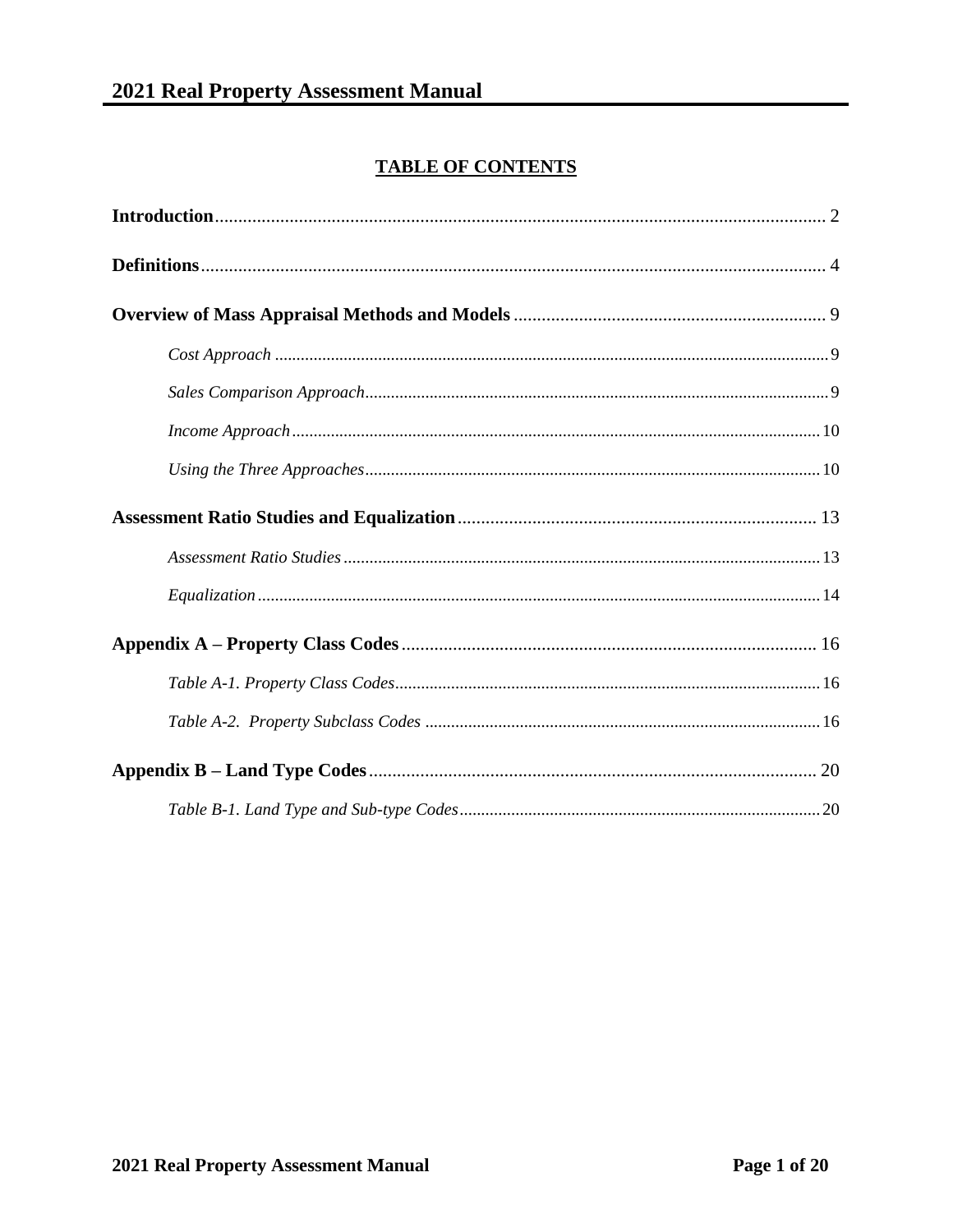#### <span id="page-1-0"></span>**Introduction**

A general reassessment of all real property within the state must be completed in compliance with the county's reassessment plan under IC 6-1.1-4-4.2. This assessment manual contains the rules for assessing real property located in Indiana for the January 1, 2021 assessment date. The valuation date for the 2021 general reassessment is January 1, 2021. The assessing official shall use sales of properties occurring during a period of time from January 1, 2020 through December 31, 2020 for the January 1, 2021 general assessment date. Sales occurring before the valuation date shall be trended, if appropriate, in accordance with the International Association of Assessing Officers (IAAO) standard.

IC 6-1.1-31-6(c) provides that "[w]ith respect to the assessment of real property, true tax value does not mean fair market value….Subject to this article, true tax value is the value determined under the rules of the department of local government finance." In the case of agricultural land, true tax value shall be the value determined in accordance with the Guidelines adopted by the Department of Local Government Finance and IC 6-1.1-4-13. In the case of all other real property, true tax value shall mean market value-in-use, which is defined as follows:

> The market value-in-use of a property for its current use, as reflected by the utility received by the owner or by a similar user, from the property.

True tax value may be considered as the price that would induce the owner to sell the real property, and the price at which the buyer would purchase the real property for a continuation of use of the property for its current use. In markets in which sales are not representative of the utility to the owner, either because the utility derived is higher than indicated sales prices, or in markets where owners are motivated by non-market factors such as the maintenance of a farming lifestyle even in the face of a higher use value for some other purpose, true tax value will not equal value-in-exchange. The market value-in-use standard includes a market value-in-exchange component in markets where there are regular exchanges for the current use.

The true tax value of property under this definition shall be determined as of the applicable assessment date.

Three standard approaches are used to determine market value-in-use. The first approach, known as the *cost approach*, estimates the value of the land as if vacant and then adds the depreciated cost new of the improvements to arrive at a total estimate of value. The second approach, known as the *sales comparison approach*, estimates the total value of the property directly by comparing it to similar, or comparable, properties that have sold in the market. The third approach, known as the *income approach*, is used for income producing properties that are typically rented. It converts an estimate of income, or rent, the property is expected to produce into value through a mathematical process known as capitalization. Each of these approaches is appropriate for determining the true tax value of property under the definition provided in this manual. The approaches to determining market value-in-use and the reconciliation of such approaches shall be applied in accordance with generally recognized appraisal principles.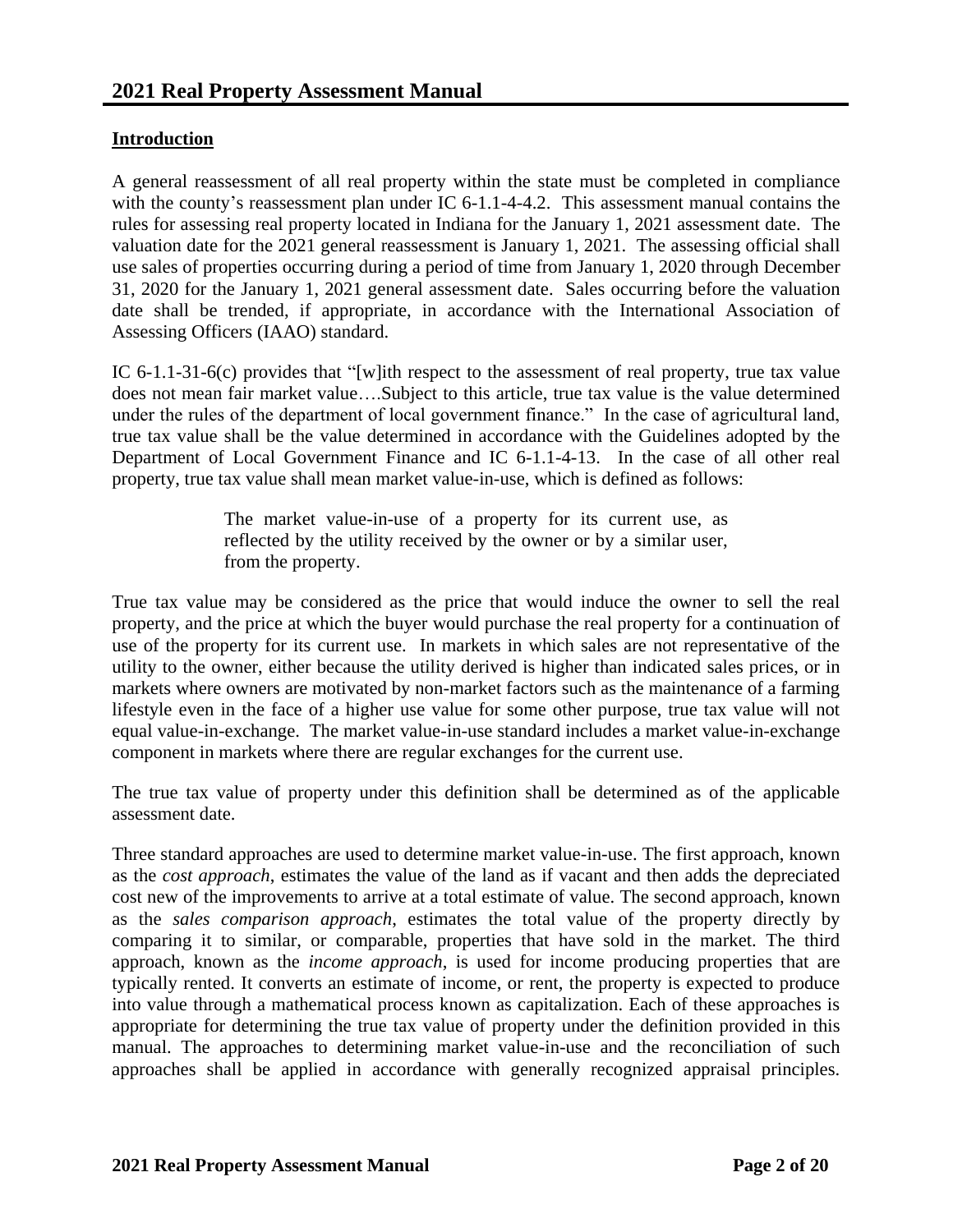Standard appraisal and valuation texts such as those published by the Appraisal Institute and the IAAO are acceptable sources for determining such principles.

The Guidelines adopted by the Department of Local Government Finance provide procedures and schedules that are acceptable in determining true tax value under the cost approach. Assessing officials may also consider other relevant information in applying the cost approach and may also use either the sales comparison approach or the income approach, or both, in determining true tax value if they are applicable to the type of property being assessed and if relevant and reliable data is available to support the use of such approaches.

An assessment determined by an assessing official in accordance with this manual shall be presumed to be correct. Any evidence relevant to the true tax value of the property as of the assessment date may be presented to rebut the presumption of correctness of the assessment. Such evidence may include an appraisal prepared in accordance with generally recognized appraisal standards. However, there is no requirement that an appraisal be presented either to support or to rebut an assessment. Instead, the validity of the assessment shall be evaluated on the basis of all relevant evidence presented. Whether an assessment is correct shall be determined on the basis of whether, in light of the relevant evidence, it reflects the property's true tax value as defined in this manual.

The county assessor shall also utilize assessment studies, as provided in a separate rule (50 IAC 27), as a means to attain a just and equal basis of assessment among taxpayers in the county under IC 6-1.1-13-6. Assessment studies seek to measure both the level of assessment and level of uniformity within assessing jurisdictions and property classes.

*Level of assessment* refers to the extent to which property assessments approximate legally mandated assessed valuation standards. By comparing the certified assessed values of sample parcels within townships with values based on the valuation standards, assessment ratios can be calculated for each township in a county. These ratios will serve as a basis for level of assessment measures.

*Level of uniformity* refers to the degree to which property classes are equally assessed within assessing jurisdictions. Based on assessment ratio data for each township in a county, various statistical measures, including coefficient of dispersion, can be applied to determine the level of uniformity within assessing jurisdictions.

Data utilized to measure level of assessment and levels of uniformity are to be used by county assessors to equalize the assessed value of property within the county. When deemed necessary to equalize assessments between or within townships or between classes of property, or when deemed necessary to raise or lower assessments within a county or any part thereof to the level prescribed by law, the county assessor shall apply a percentage increase or decrease to individual assessments to attain just and equal assessments.

Assessment studies generally involve five basic steps: (1) definition of purpose and objectives, (2) collection and preparation of market data, (3) matching appraisal and market data, for consistency, (4) statistical analysis, and (5) evaluation and use of results.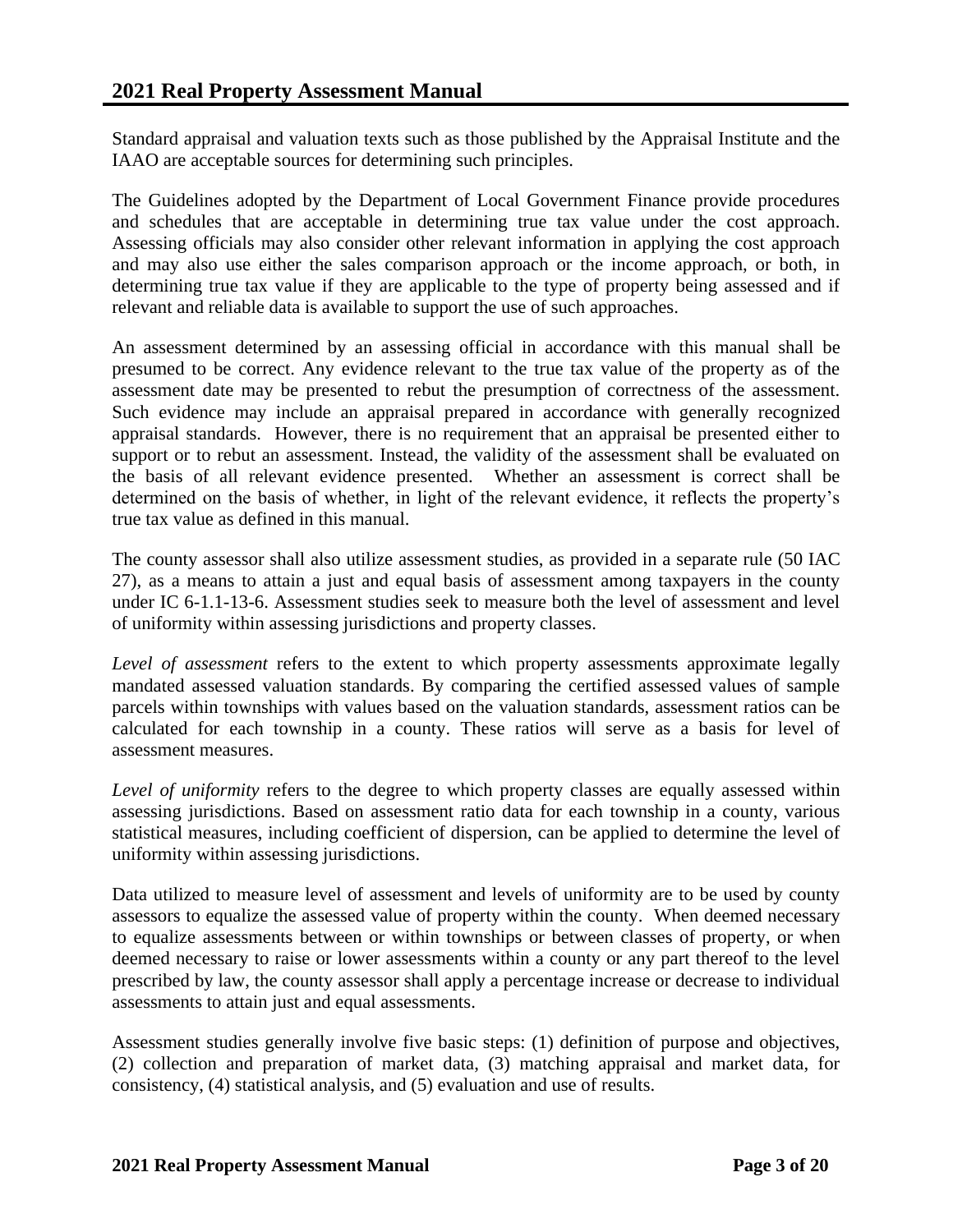#### <span id="page-3-0"></span>**Definitions**

Definitions preceded by ■ are taken from the publication, **Glossary for Property Appraisal and Assessment**, copyright © 2013 by the International Association of Assessing Officers (IAAO), 314 W 10th Street, Kansas City, Missouri 64104-1616. Definitions preceded by ▼ are those developed by the Department of Local Government Finance. Words in bold print in the definition refer to other words defined in this section.

- **Appraisal** (1) The act of estimating the money value of property. (2) The money value of property as estimated by an appraiser. (3) Of or pertaining to appraising and related functions, for example, appraisal practice, appraisal services.
- Appraisal Date **■** The date as of which a property's value is estimated. **▼** The date as of which the **true tax val**ue of the property is estimated. In the case of the 2021 general reassessment, this would be January 1, 2021.
- **Appraisal Methods** The three methods of appraisal, that is, the **cost approach, income approach**, and **sales comparison approach**. ▼ Any method of estimating value.

**Arithmetic Mean** ■ *See also* **mean**.

- **Array ■** An ordered arrangement of data, such as a listing of sales ratios, in order of magnitude. ▼A ranking of data in order of value. May be either in ascending (lowest to highest) or descending (highest to lowest) order. Also referred to as a rank order.
- **Assess a T** To value property officially for the purpose of taxation.
- **Assessed Value** (1) A value set on real estate and personal property by a government as a basis for levying taxes. (2) The monetary amount for a property as officially entered on the assessment roll for purposes of computing the tax levy.  $\nabla$  An amount equal to 100% of the true tax value of property. Also referred to as assessed valuation.
- **Assessment** (1) In general, the official acts of determining the amount of the tax base. (2) As applied to property taxes, the official act of discovering, listing, and appraising property, whether performed by an assessor, a board of review, or a court. (3) The value of taxable property to which the tax rate is to be applied in order to compute the amount of taxes. It may be used synonymously with assessed value, taxable value, true tax value, and tax base.

#### **Assessment-Appraisal Ratio** ■ The ratio of the **assessed value** of a property to an independent appraisal.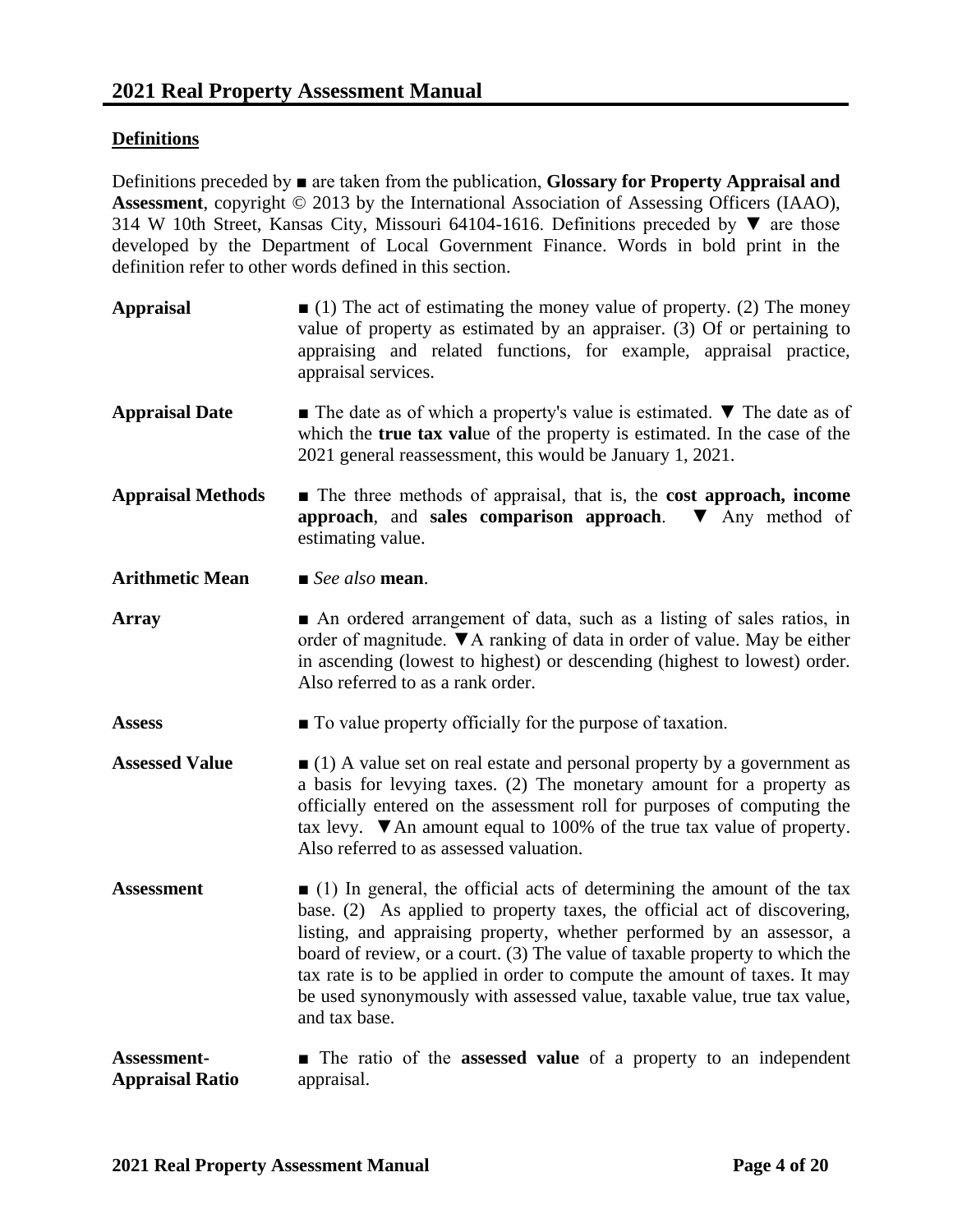# **2021 Real Property Assessment Manual**

| <b>Assessment Date</b>                       | ▼ January 1st of any year.                                                                                                                                                                                                                                                                                                                                                                                                                                                                            |
|----------------------------------------------|-------------------------------------------------------------------------------------------------------------------------------------------------------------------------------------------------------------------------------------------------------------------------------------------------------------------------------------------------------------------------------------------------------------------------------------------------------------------------------------------------------|
| <b>Assessment Equity</b>                     | • The degrees to which assessments bear a consistent relationship to<br>market value.                                                                                                                                                                                                                                                                                                                                                                                                                 |
| <b>Assessment Level</b>                      | ■ The common or overall ratio of assessed values to market values.                                                                                                                                                                                                                                                                                                                                                                                                                                    |
| <b>Assessment Ratio</b>                      | $\Box$ (1) The fractional relationship an assessed value bears to the market<br>value of the property in question. $(2)$ By extension, the fractional<br>relationship the total of the assessment roll bears to the total market value<br>of all taxable property in a jurisdiction. See assessment level.                                                                                                                                                                                            |
| <b>Assessment Ratio</b><br><b>Study</b>      | • An investigation intended to determine the assessment ratio and<br>assessment equity.                                                                                                                                                                                                                                                                                                                                                                                                               |
| <b>Assessment-Sale</b><br><b>Price Ratio</b> | $\blacksquare$ The ratio of the assessed value to the <b>sale price</b> (or adjusted sale price)<br>of a property.                                                                                                                                                                                                                                                                                                                                                                                    |
| Average                                      | The arithmetic mean.                                                                                                                                                                                                                                                                                                                                                                                                                                                                                  |
| <b>Central Tendency</b>                      | $(1)$ The tendency of most kinds of data to cluster around some typical<br>or central value, such as the mean, median, or mode. (2) By extension,<br>any or all such statistics.                                                                                                                                                                                                                                                                                                                      |
| <b>Coefficient of</b><br><b>Dispersion</b>   | • The average deviation of a group of numbers from the median<br>expressed as a percentage of the median. In ratio studies, the average<br>percentage deviation from the median ratio.                                                                                                                                                                                                                                                                                                                |
| <b>Comparable Sales</b>                      | $\Box$ (1) Recently sold properties that are similar in important respects to a<br>property being appraised. The sale price and the physical, functional, and<br>locational characteristics of each of the properties are compared to those<br>of the property being appraised in order to arrive at an estimate of value.<br>(2) By extension, the term "comparables" is sometimes used to refer to<br>properties with rent or income patterns comparable to those of a property<br>being appraised. |
| <b>Dispersion</b>                            | • The degree to which data is distributed either tightly or loosely around<br>a measure of central tendency.                                                                                                                                                                                                                                                                                                                                                                                          |
| <b>Equalization</b>                          | • The process by which an appropriate governmental body attempts to<br>ensure that all property under its jurisdiction is assessed at the same<br>assessment ratio or at the ratio or ratios required by law.                                                                                                                                                                                                                                                                                         |
| <b>Level of Assessment</b>                   | • The common or overall ratio of assessed values to market values. See<br>also assessment level and assessment ratio.                                                                                                                                                                                                                                                                                                                                                                                 |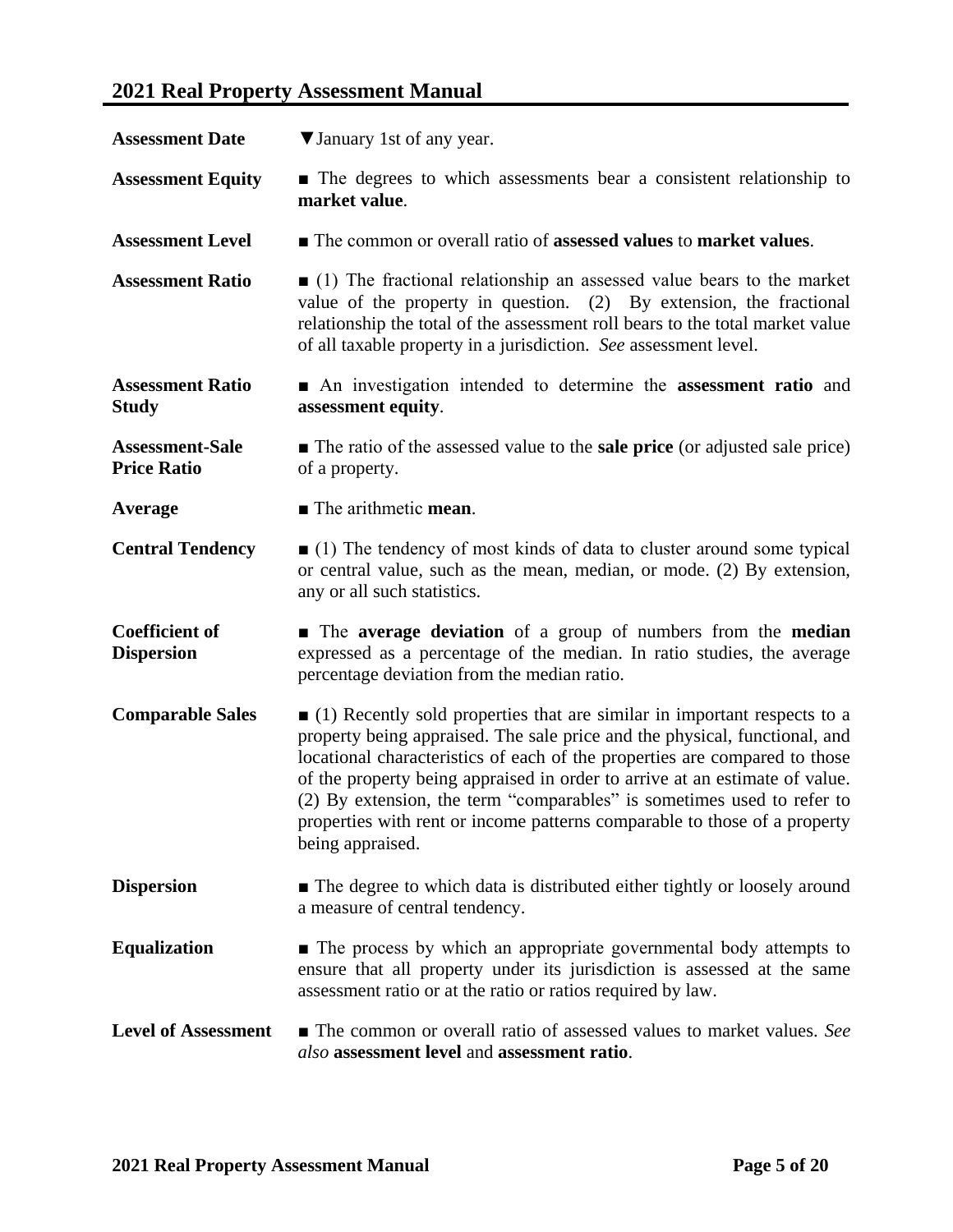**Lien Date** ■ The date on which an obligation, such as a property tax bill (usually in an amount yet to be determined), attaches to a property and the property becomes security against its payment. **Market Value** The most probable price, as of a specified date, in cash, or in terms equivalent to cash, or in other precisely revealed terms, for which the specified property rights should sell after reasonable exposure in a competitive market under all conditions requisite to a fair sale, with the buyer and seller each acting prudently, knowledgeably, and for selfinterest, and assuming that neither is under undue duress. **Market Value-in-Use** ■ *See* **Value-in-Use**. Synonymous with **Use Value**. **Mass Appraisal** ■ The process of valuing a group of properties as of a given date, using standard methods, employing common data, and allowing for statistical testing. **Mean** ■ A **measure of central tendency**. The result of adding all the values of a variable and dividing the number of values. **Measures of Central Tendency** ■ A single point in a range of observations around which the observations tend to cluster. The three most commonly used measures of central tendency are the **mean, median**, and **mode**. **Median** ■ A **measure of central tendency**. The value of the middle item in an uneven number of items arranged or arrayed according to size; the arithmetic average of the two central items in an even number of items similarly arranged; a positional average that is not affected by the size of extreme values. **Mode** ■ A **measure of central tendency**. (1) In an array of the values of a variable, the most frequently occurring value. (2) By extension for grouped data, the class with the greatest number of observations. **Model** ■ (1) A representation of how something works. (2) For purposes of appraisal, a representation (in words or an equation) that explains the relationship between value or estimated sale price and variables representing factors of supply and demand. **Property Wealth ▼** The abundance of economic utility realized from property rights. **Ratio Study** ■ A study of the relationship between appraised or **assessed values** and **market values**. Indicators of market values may be either sales (**sales ratio study**) or independent "expert" appraisals (**appraisal ratio study**). Of common interest in ratio studies are the level uniformity of the **appraisal** or **assessments**.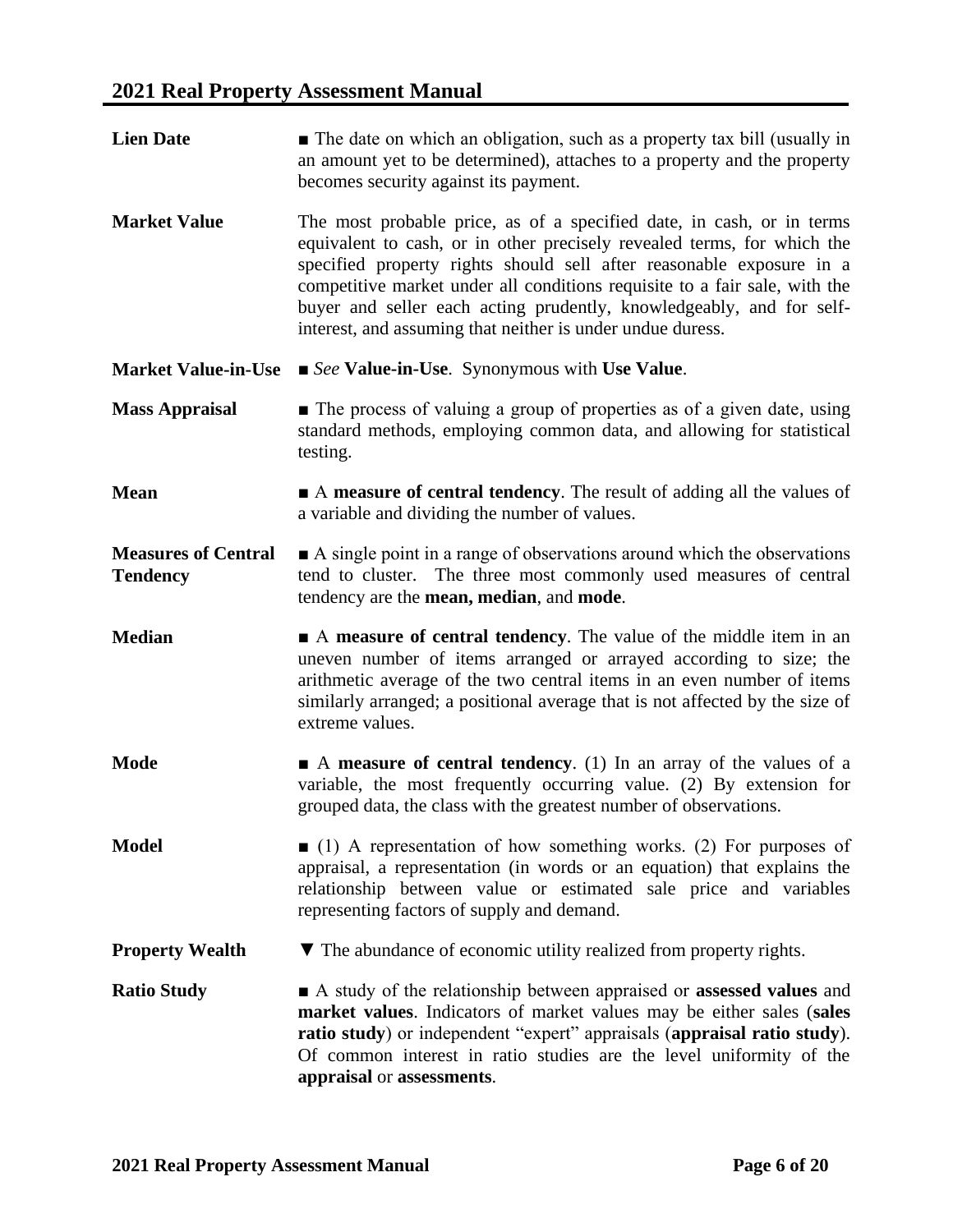| <b>Reassessment</b>                        | $\blacktriangledown$ The revaluation of all properties within a given jurisdiction for the<br>purpose of establishing a new tax base.                                                                                                                                                                                                                                                                                                                                                                                                                                                                                                                                                                                                                                                                                                                                                                                                                                                                                                  |
|--------------------------------------------|----------------------------------------------------------------------------------------------------------------------------------------------------------------------------------------------------------------------------------------------------------------------------------------------------------------------------------------------------------------------------------------------------------------------------------------------------------------------------------------------------------------------------------------------------------------------------------------------------------------------------------------------------------------------------------------------------------------------------------------------------------------------------------------------------------------------------------------------------------------------------------------------------------------------------------------------------------------------------------------------------------------------------------------|
| <b>Replacement Cost</b>                    | • The cost, including material, labor, and overhead, which would be<br>incurred in constructing an improvement having the same utility to its<br>owner as a subject improvement, without necessarily reproducing exactly<br>any particular characteristics of the subject.                                                                                                                                                                                                                                                                                                                                                                                                                                                                                                                                                                                                                                                                                                                                                             |
| <b>Reproduction Cost</b>                   | • The cost of constructing a new improvement, reasonably identical<br>(having the same characteristics) with the given property except for the<br>absence of physical depreciation, using the same materials, construction<br>standards, design, and quality of workmanship, computed on the basis of<br>prevailing prices and on the assumption of normal competency and<br>normal conditions.                                                                                                                                                                                                                                                                                                                                                                                                                                                                                                                                                                                                                                        |
| <b>Sales Chasing</b>                       | • The practice of using the sale of a property to trigger a reappraisal of<br>that property at or near the selling price. If sales with such appraisal<br>adjustments are used in a ratio study, the practice causes invalid<br>uniformity results and causes invalid appraisal level results, unless<br>similar unsold parcels are reappraised by a method that produces an<br>appraisal level for unsold properties equal to the appraisal level of sold<br>properties. By extension, any practice that causes the analyzed sample to<br>misrepresent the assessment performance for the entire population as a<br>result of acts by the assessor's office. A subtle, possibly inadvertent,<br>variety of sales chasing occurs when the recorded property characteristics<br>of sold properties are differentially changed relative to unsold properties.<br>Then the application of a uniform valuation model to all properties results<br>in the recently sold properties being more accurately appraised than the<br>unsold ones. |
| <b>Sales Price</b>                         | • The actual amount of money exchanged for a unit of goods or services,<br>whether or not established in a free and open market. A possible indicator<br>of market value.                                                                                                                                                                                                                                                                                                                                                                                                                                                                                                                                                                                                                                                                                                                                                                                                                                                              |
| <b>Sales Ratio Study</b>                   | A ratio study that uses sales price as a proxy for market values.                                                                                                                                                                                                                                                                                                                                                                                                                                                                                                                                                                                                                                                                                                                                                                                                                                                                                                                                                                      |
| <b>Single-Property</b><br><b>Appraisal</b> | Systematic appraisal of properties one at a time. $\nabla$ Contrasts with<br><b>Mass Appraisal.</b>                                                                                                                                                                                                                                                                                                                                                                                                                                                                                                                                                                                                                                                                                                                                                                                                                                                                                                                                    |
| <b>Statistics</b>                          | $(1)$ Numerical descriptions calculated from a sample. For example, the<br>median, mean, or coefficient of dispersion. Statistics are used to<br>estimate corresponding measures, termed parameters, for the population.<br>(2) The science of studying numerical data systematically and of<br>presenting the results usefully                                                                                                                                                                                                                                                                                                                                                                                                                                                                                                                                                                                                                                                                                                        |
| <b>Subject Property</b>                    | • The property being appraised.                                                                                                                                                                                                                                                                                                                                                                                                                                                                                                                                                                                                                                                                                                                                                                                                                                                                                                                                                                                                        |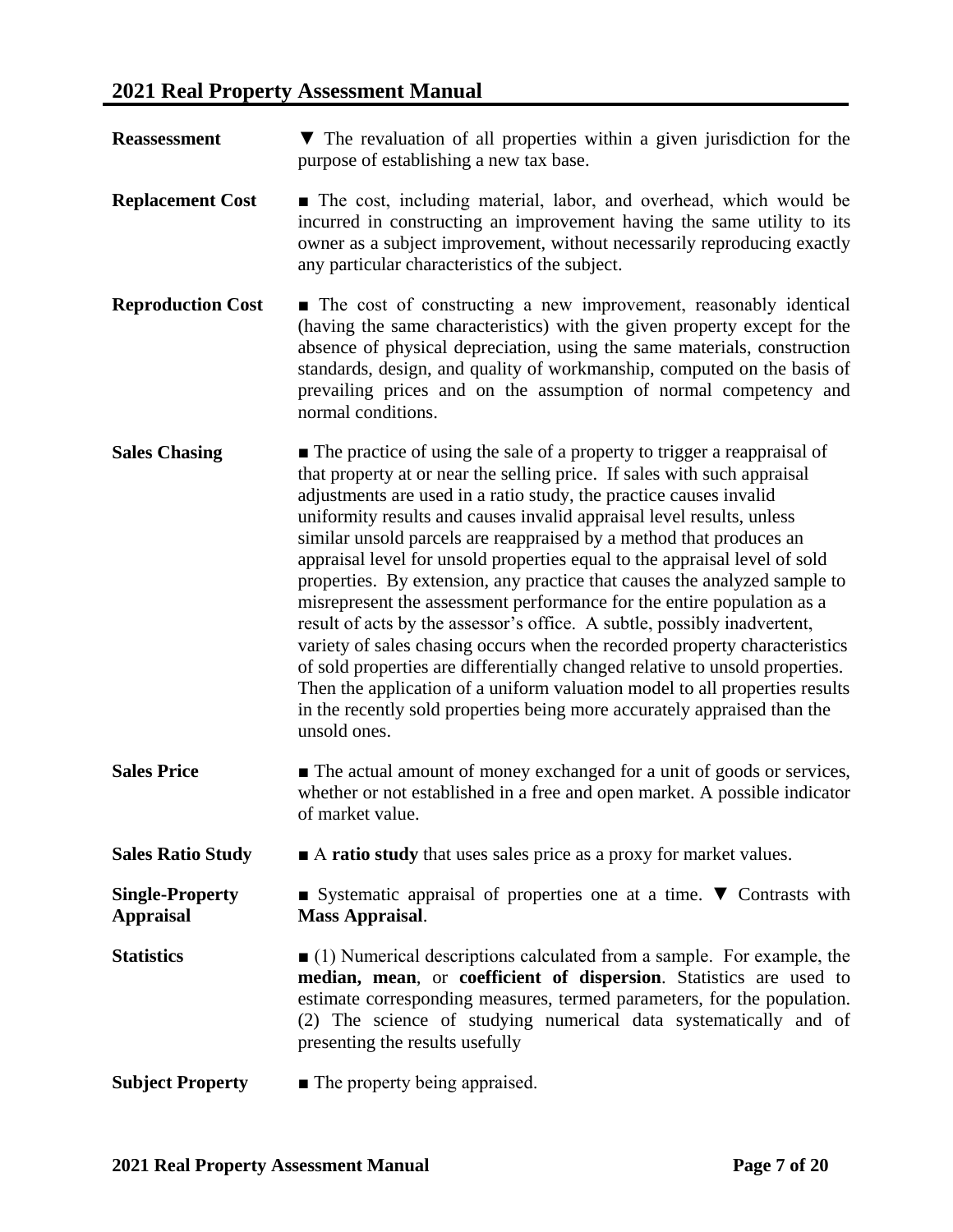| <b>Taxable Value</b>  | • The appraised value minus all applicable exemptions, deductions, and<br>abatements. Property taxes are levied on taxable value. $\nabla$ In Indiana, the<br>taxable value is referred to as net assessed value.                                     |
|-----------------------|-------------------------------------------------------------------------------------------------------------------------------------------------------------------------------------------------------------------------------------------------------|
| <b>True Tax Value</b> | ▼ In the case of agricultural land, the value determined in accordance<br>with the Guidelines adopted by the Department of Local Government<br>Finance. True Tax Value means market value-in-use as defined in this<br>manual.                        |
| <b>Use Value</b>      | ▼ See Value-in-Use. Synonymous with Market Value-in-Use.                                                                                                                                                                                              |
| <b>Valuation Date</b> | • The specific date as of which assessed values are set for purposes of<br>property taxation. $\blacktriangledown$ The date as of which the true tax value of the<br>property is estimated. For 2021, the valuation date would be January 1,<br>2021. |
| <b>Value-in-Use</b>   | $\blacksquare$ The value of property for a specified use. $\blacktriangledown$ The value a specific<br>property has for a specific use. Synonymous with Use Value and<br><b>Market Value-in-Use.</b>                                                  |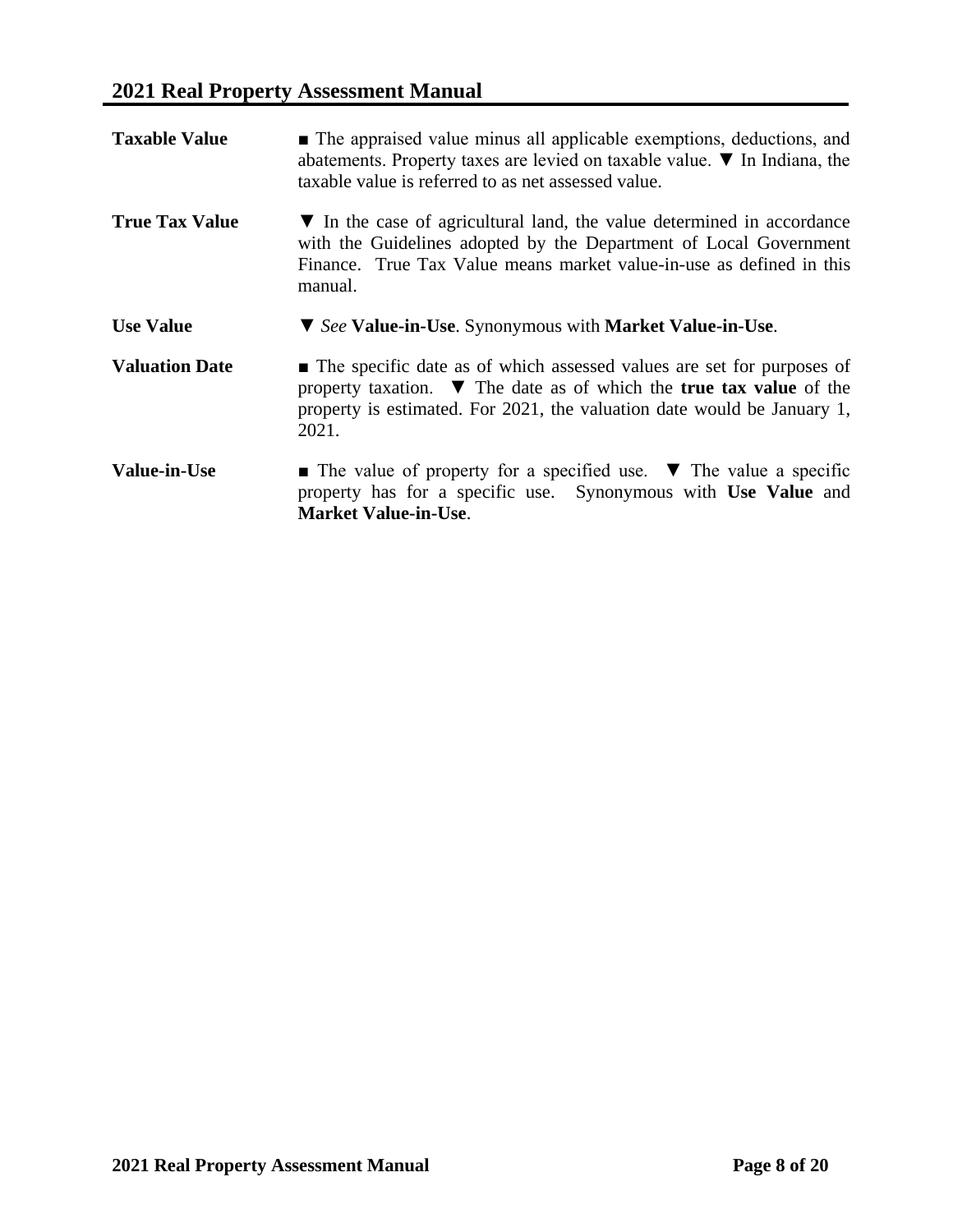#### <span id="page-8-0"></span>**Overview of Mass Appraisal Methods and Models**

The purpose of this section of the rule is to give the assessing official an introduction to, and an overview of, mass appraisal methods and models. It is not the intent to be all-inclusive or to be the definitive source of information on the topic. Those desiring more detail on the subject are referred to the IAAO textbook, **Fundamentals of Mass Appraisal**; copyright © 2011 by the IAAO (ISBN Number: 978-0-88329-198-6), 314 W 10th Street, Kansas City, Missouri 64104- 1616.

As defined by the IAAO and in the Definitions section of this rule, mass appraisal is, "The process of valuing a group of properties as of a given date using standard methods, employing common data, and allowing for statistical testing." This definition can be compared to singleproperty appraisal, which is the process of valuing an individual property as of a given date. Although the two differ in the areas of data analysis and the degree of quality control required, they are similar in the steps applied to arrive at a final conclusion of value. Both are applied economic theory and have as a foundation various economic principles and theories.

Mass appraisal and single-property appraisal methods are based on what are known as the three approaches to value. These approaches are the cost approach, the sales comparison approach, and the income approach. They are three distinct ways of looking at property and estimating its value. The approaches to value offer three different alternatives a potential buyer has when deciding to make an offer on a property.

#### **Cost Approach**

The cost approach to value is based on the assumption that potential buyers will pay no more for the subject property than it would cost them to purchase an equally desirable substitute parcel of vacant land and construct an equally desirable substitute improvement. In this approach, the appraiser calculates the cost new of the improvements, subtracts from it accrued depreciation to arrive at an estimate of the improvement's value, and then adds the value of the land as if vacant to arrive at an estimate of the subject property's total value. It can be expressed in a formula as follows:

$$
(RCN - D) + LV = V
$$

| Where: |     | $RCN = Replacement/Reproduction Cost New of the Improvements$ |
|--------|-----|---------------------------------------------------------------|
|        |     | $=$ Accrued Depreciation                                      |
|        | LV. | $=$ Land Value, as if vacant                                  |
|        |     | $=$ Total Property Value                                      |
|        |     |                                                               |

#### **Sales Comparison Approach**

The sales comparison approach to value is based on the assumption that potential buyers will pay no more for the subject property than it would cost them to purchase an equally desirable substitute improved property already existing in the market place. In this approach, the appraiser locates sales of comparable improved properties and adjusts the selling prices to reflect the subject property's total value. The adjustments are the quantification of characteristics in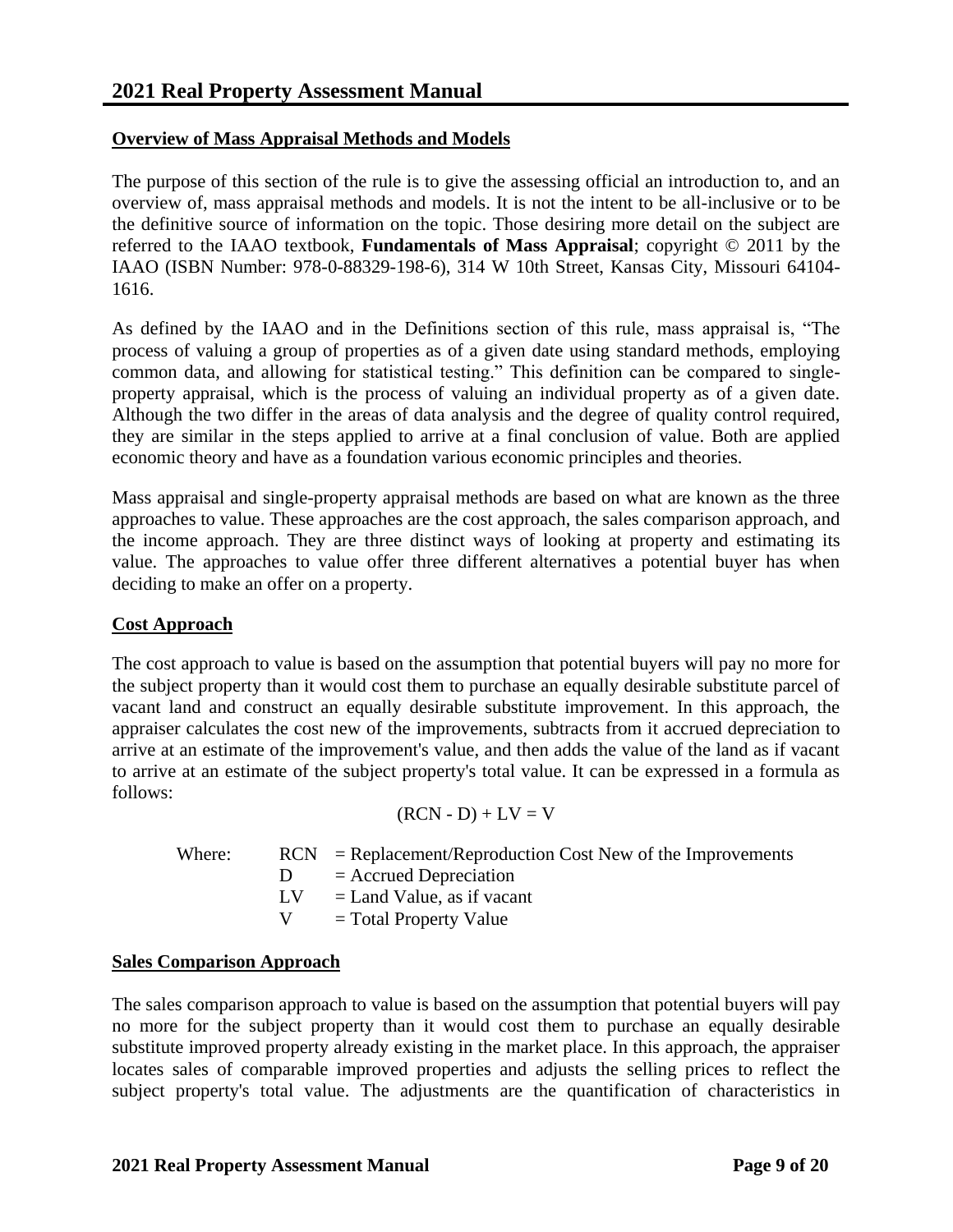<span id="page-9-0"></span>properties that cause prices paid to vary. The appraiser considers and compares all possible differences between the comparable properties and the subject property that could affect value. Objectively verifiable market evidence should be used to determine these items. Items, which are identified as having an influence on value in the market place, are then quantified by the use of their contributory values. These contributory values then become the adjustments which are added to, or subtracted from, the selling price of the comparable property.

The sales comparison approach can be expressed in a formula as follows:

$$
SP \pm Adj = V
$$

Where:  $SP = Sale Price of a Compared Property$  $\pm$  = Plus or minus  $\text{Adj} = \text{Adjustments}$  $V = Total Property Value$ 

#### **Income Approach**

The income approach to value is based on the assumption that potential buyers will pay no more for the subject property than it would cost them to purchase an equally desirable substitute investment that offers the same return and risk as the subject property. It considers the subject property as an investment and, to that end; its value is based on the rent it will produce for the owner. It can be expressed in a formula as follows:

 $V = I \div R$ 

Where:  $V = Value$  $I = Income$  $R = Rate$ 

#### **Using the Three Approaches**

All three approaches to value are the basis for any single-property or mass appraisal "model" used by an appraiser. A "model" is defined by the IAAO, and in the Definition section of this rule, as "A representation of how something works; for purposes of appraisal, a representation (in words or an equation) that explains the relationship between value ... and variables representing factors of supply and demand." The appraisal model selected and used by the appraiser can be thought of as the formula that is mathematically processed to arrive at an estimate of value for a property. Therefore, the formulas given for the three approaches to value above could be referred to as "models".

These general models of the three approaches to value outlined above can be refined and expanded through a process referred to as model specification. Model specification is the designing of a model that is based upon appraisal theory and attempts to reflect the actions of buyers and sellers in the market. Specification of a model includes choosing variables to be included in the formula and mathematically defining their relationship to each other and the property's value.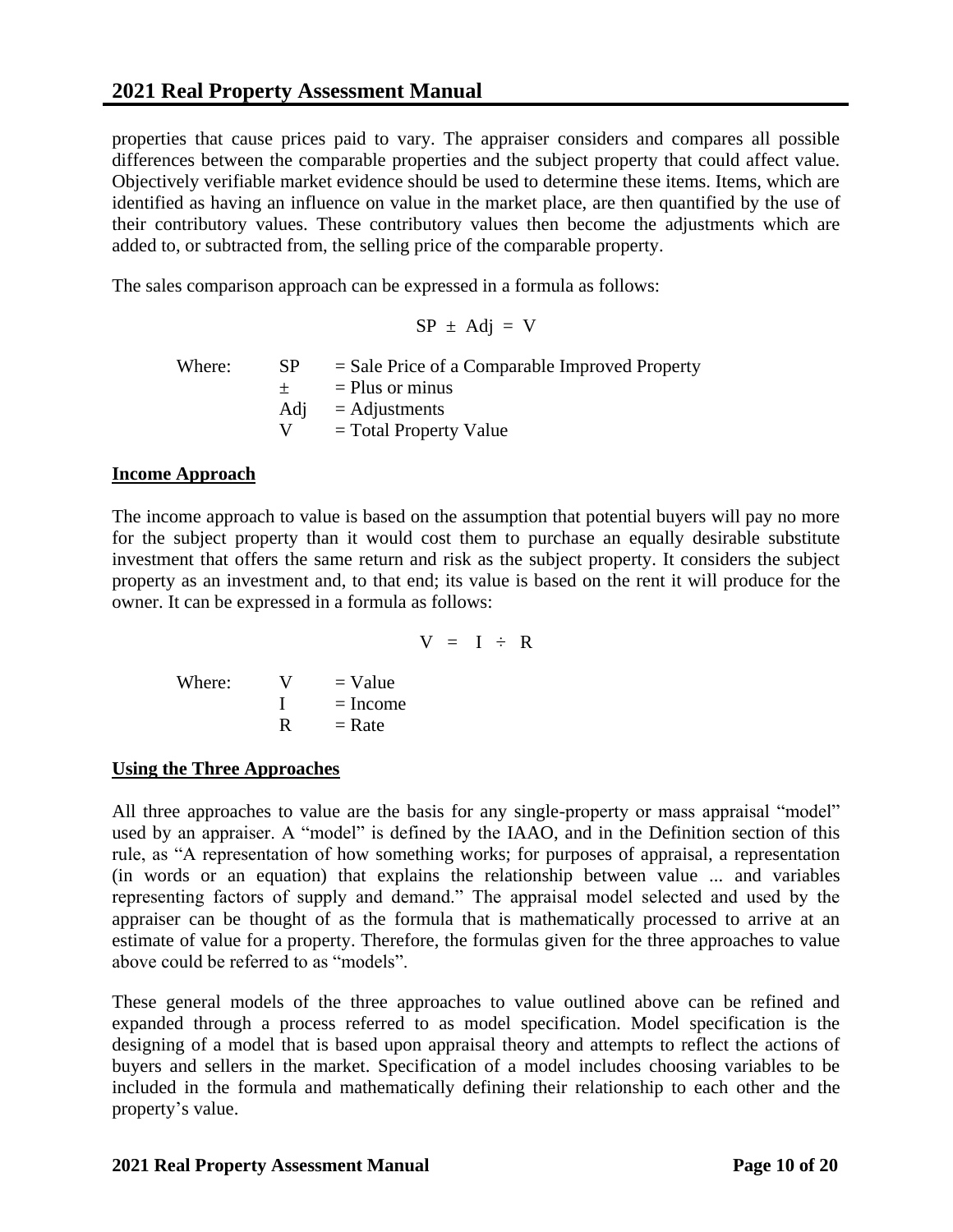For example, the specification of a simple model is expressed below:

$$
(SF * $/SF) + (SFL * SL/SF) = V
$$

| Where: | SF. | $=$ Improvement area in square feet<br>$\frac{1}{2}$ S/SF = Unit price of the improvement per square foot<br>$SF_L$ = Land area in square feet<br>$S_L/SF$ = Unit price of the land per square foot |
|--------|-----|-----------------------------------------------------------------------------------------------------------------------------------------------------------------------------------------------------|
|        |     | $=$ Total Property Value                                                                                                                                                                            |

The model could be even further refined as follows:

NHF \*  $[(SF * $/SF) + (SF_L * S_L/SF)] = V$ 

| Where: | NHF             | $=$ Neighborhood Factor                           |
|--------|-----------------|---------------------------------------------------|
|        | SF              | $=$ Improvement area in square feet               |
|        | S/SF            | $=$ Unit price of the improvement per square foot |
|        | SF <sub>L</sub> | $=$ Land area in square feet                      |
|        |                 | $S_L/SF$ = Unit price of the land per square foot |
|        |                 | $=$ Total Property Value                          |

As can be seen from the above demonstration, models can become very sophisticated in their attempt to reflect market conditions.

There are a multitude of models that have been developed for the mass appraisal process by assessing officials, vendors, and academics. Any of these models may be capable of producing accurate and uniform values for a particular class of property within a specified geographic area. However, not all models can be used for every type of property or in every jurisdiction nor do they all offer ease in administration. The market dictates what type of models should be used and administrative constraints, such as knowledge of the user and budget concerns, dictate what models can be used.

Whatever mass appraisal method(s) and model(s) a county chooses, they must be capable of producing accurate and uniform values throughout the jurisdiction and across all classes of property.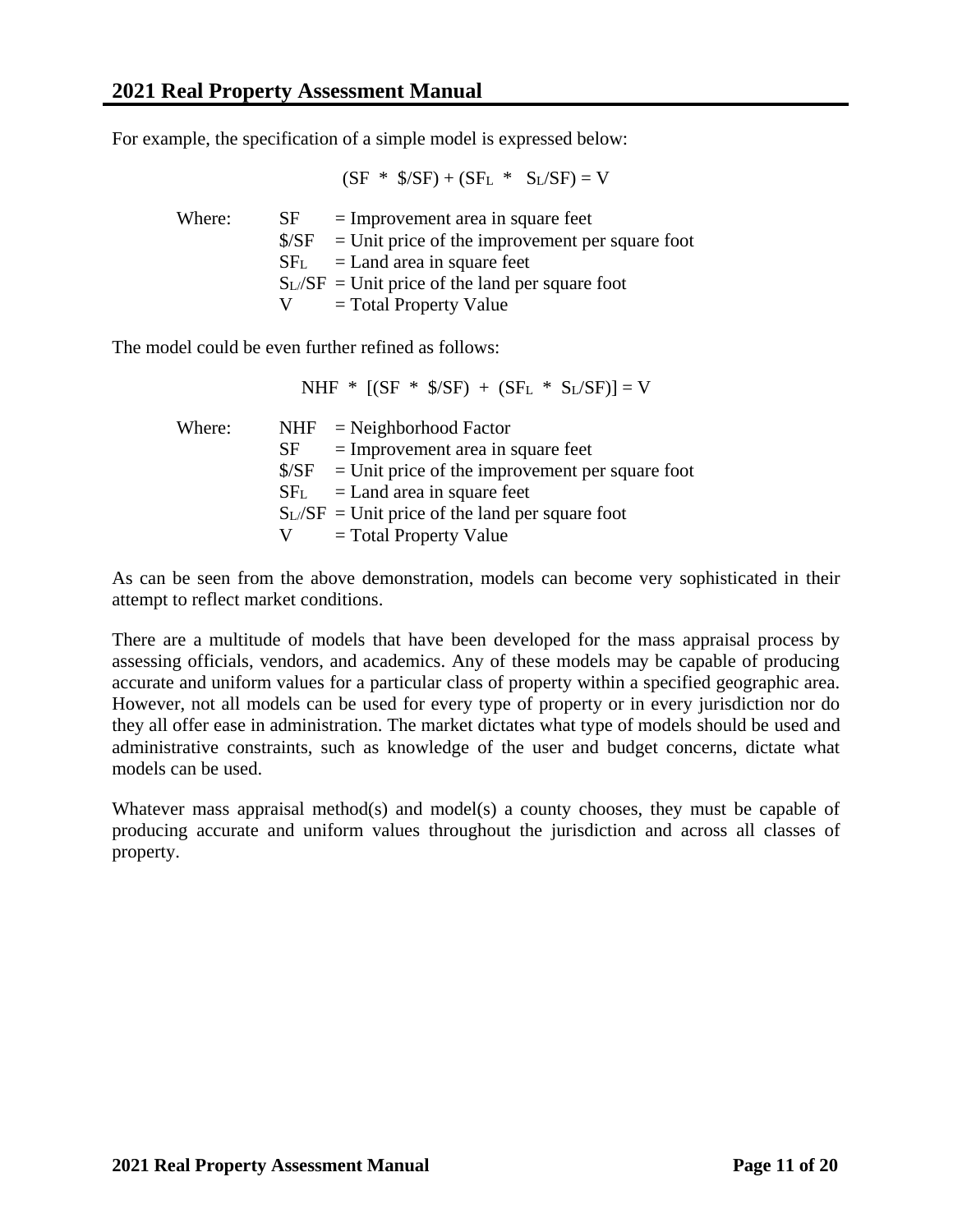#### **Minimum Data Requirements**

Any mass appraisal method must have certain types of data available. These minimum data requirements are intended to allow taxpayers to understand the valuation process and provide the necessary information for the Department of Local Government Finance to perform its duties. These requirements are not intended to be restrictive but only to standardize the minimum data each county must have in its mass appraisal method. Any additional data a county wishes to collect is allowed under this manual.

Property Specific Characteristics:

- Parcel Number
- County
- Township
- Corporation
- Rectangular Survey Section #
- Subdivision/Plat Name
- Ownership information
- Street Address
- Property Class Code (See Appendix A)
- Taxing District #
- Neighborhood Code (residential only)
- Land Type Code (See Appendix B)
- Land dimensions
- Land Size
- $\bullet$  Improvement(s) Sketch with labels
- Improvement Photograph (principal structure)
- Year of Construction for all improvements
- Condition Rating of all improvements
- Sales History with sales prices, annotated for any adjustments
- Assessment History from the last reassessment forward; broken down by land, improvement, and total

Comparative Data:

Copies of all sales disclosure statements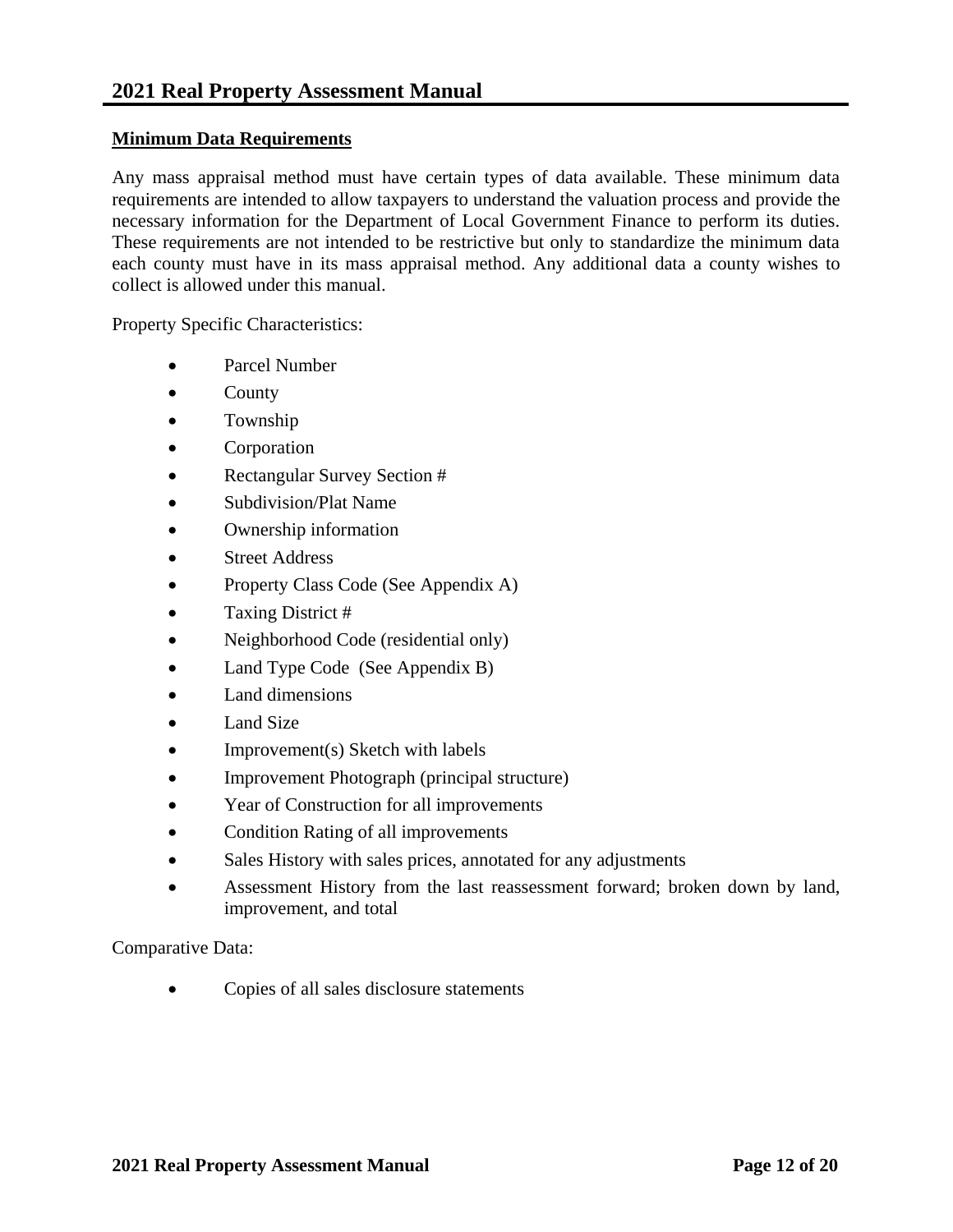#### <span id="page-12-0"></span>**Assessment Ratio Studies and Equalization**

The accuracy and uniformity of the assessments produced by any mass appraisal method shall be measured by an assessment ratio study. Should the results of the study show the assessments to be inaccurate and/or non-uniform, equalization shall be the remedy.

In addition to the assessment ratio study, the Department of Local Government Finance may apply IAAO statistical tests and analysis and other analysis the Department may develop to determine whether the assessments are accurate, uniform, and equitable and in accordance with the IAAO standard.

#### **Assessment Ratio Studies**

A ratio study is a measure of the performance of a mass appraisal method. It compares the assessing official's estimate of value with objectively verifiable data. The objectively verifiable data used in the comparison comes from selling prices and single-property appraisals prepared independent of the assessment process. Sales based ratio studies are preferred because they are less expensive and are more objective than independent single property appraisals.

The ratios used in assessment ratio studies are computed on individual properties by dividing the assessing official's estimate of assessed value, for the property by the sale price, or by an appraised value developed by single-property appraisal methods. If sale price was used, the ratio would be known as the assessment-sale price ratio. If appraised value was used, the ratio would be known as the assessment-appraisal ratio. The formula for an assessment-sale price ratio follows:

> $A/S = (AV) \div SP$ Where:  $A/S =$  Assessment-Sale Price Ratio  $AV =$  Assessed Value  $SP = Sale Price$

\*This variable is excluded for non-owner occupied property

For example, assume a property sold for \$104,000 and was assessed for \$79,000. Applying the above formula would yield the following:

> $A/S = ($79,000) \div $104,000$  $A/S = 0.7596$  Rounded to 0.76

In this example, the assessment-sale price ratio would be 0.76, which is the equivalent of seventy-six percent (76%). In other words, this property is assessed at seventy-six (76%) of the value it should be assessed. Ideally, all assessment ratios should be at one hundred percent (100%) in order to be considered accurate.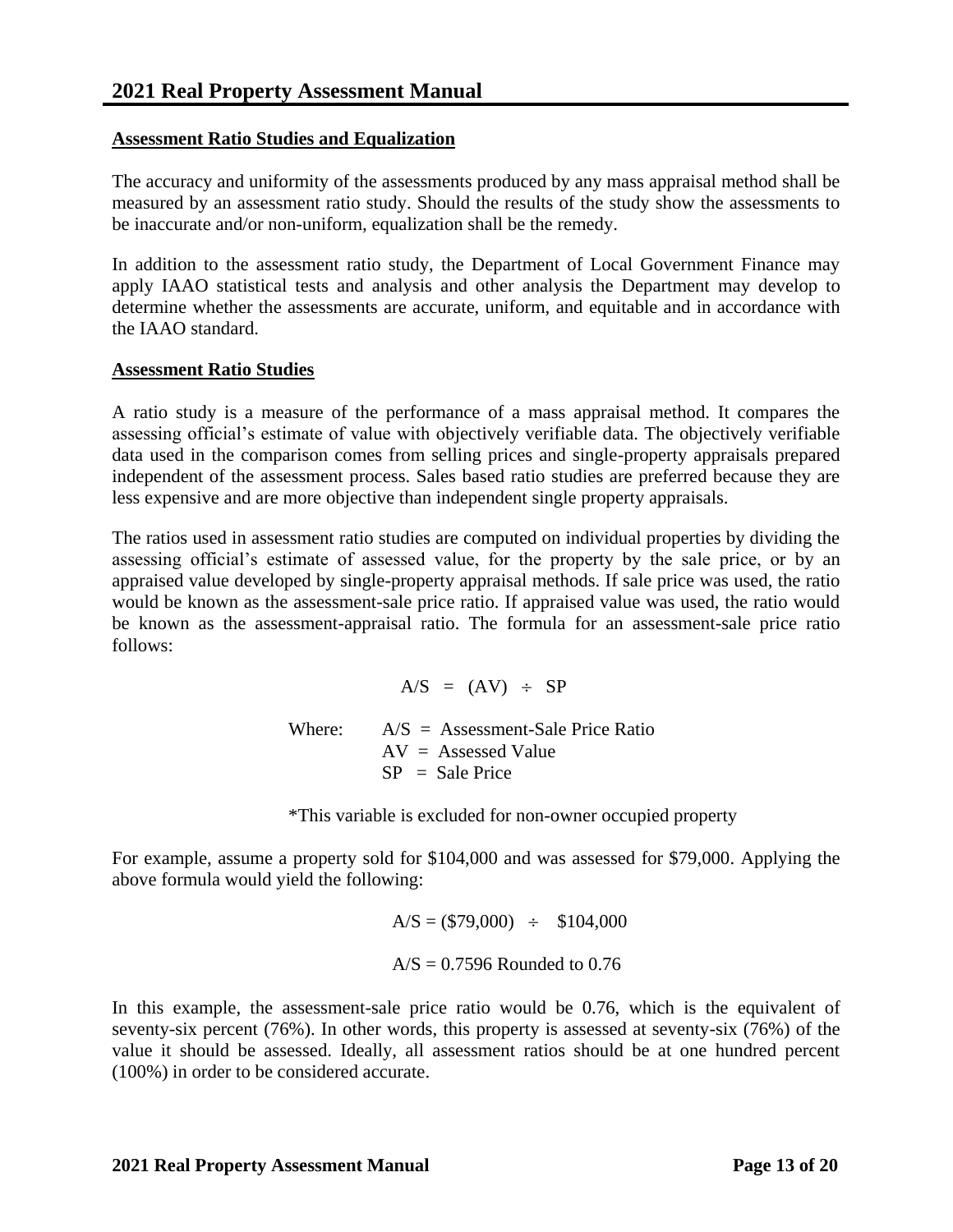<span id="page-13-0"></span>The ratio study uses assessment ratios as the basic data to measure the performance of a mass appraisal method. It statistically measures the accuracy and uniformity of the assessments produced by the mass appraisal method. Accuracy is measured through the application of statistics by measures of central tendency. Uniformity is measured through the application of statistics by measures of relative dispersion.

The statistical measure of central tendency most often used in assessment ratio studies is the median. The statistical measure of relative dispersion most often used is the coefficient of dispersion about the median. Both of these measures are defined in the definitions section of this rule.

The median assessment ratio reveals the "average" level at which property is assessed. If, for example, the median assessment ratio for single-family homes in a particular neighborhood is 0.86 (86%) the conclusion can be drawn that, on the average, all homes are assessed at 86% of their value. If the assessment level is supposed to be 100% for this neighborhood, then the ratio study has shown that single-family homes are underassessed and, therefore, not accurately assessed. Ideally, the median should be at 1.00 (100%). This means all properties are, on the average, accurately assessed. But since mass appraisal methods produce only estimates of value and are not an exact science, the actual median assessment ratio may vary from the ideal.

The coefficient of dispersion reveals the "average" difference between individual assessment ratios and the median assessment ratio. It demonstrates the typical amount of deviation the individual assessment ratios have from the median. If, for example, the coefficient of dispersion about the median ratio for single-family homes in a particular neighborhood is 0.18 (18%) the conclusion can be drawn that the individual assessment ratios deviate, on the average, plus or minus 18% from the median assessment ratio. Ideally, the coefficient of dispersion should be at 0 (0%). This means all properties are assessed at the level shown by the median and, therefore, no deviation is present. But, like the median assessment ratio, the actual coefficient of dispersion may vary from the ideal.

#### **Equalization**

Standards for evaluating the accuracy and uniformity of mass appraisal methods have been developed by the assessing community. These standards state the overall level of assessment, as determined by the median assessment ratio, should be within ten percent (10%) of the legal level. In Indiana, this means the median assessment ratio within a jurisdiction should fall between 0.90 (90%) and 1.10 (110%) in order to be considered accurate. This standard of ten percent (10%) on either side of the value provides a reasonable and constructive range for measuring mass appraisal methods.

These standards also state the coefficient of dispersion about the median should be at 0.15 (15%) or less for single-family residences and 0.20 (20%) or less for other classes of property. If the coefficient of dispersion is at, or below, these standards, then the mass appraisal method has produced uniform assessments. However, if the coefficient of dispersion is above these standards, then the mass appraisal method has produced non-uniform assessments.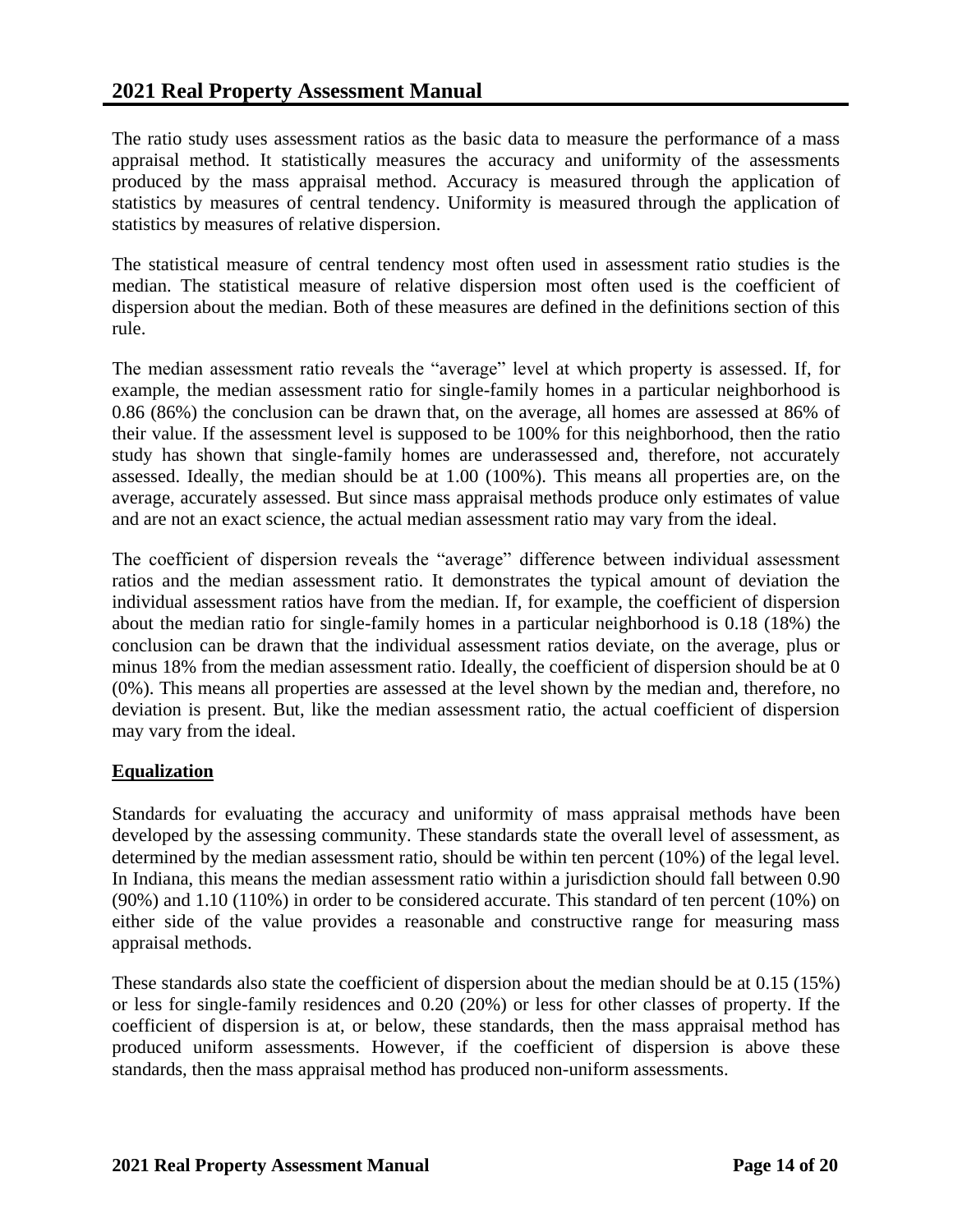Whenever inaccurate and/or non-uniform assessments are present, the county assessor and the Department of Local Government Finance are required to equalize assessments. Equalization of assessments is the process of ensuring all property is, on the average, accurately and uniformly assessed. The equalization process can be accomplished in two ways; through the application of factors to correct the accuracy and through reassessment to correct non-uniformity.

The following decision chart shows when each of the equalization procedures are appropriate:

| Median Assessment Ratio            | Coefficient of Dispersion        | <b>Action Required</b> |
|------------------------------------|----------------------------------|------------------------|
| Accurate $(0.90 \text{ to } 1.10)$ | Uniform $(\approx 0.15)$         | Nothing                |
| Accurate $(0.90 \text{ to } 1.10)$ | Non-uniform                      | Reassess               |
| Inaccurate                         | Uniform $\left( -< 0.15 \right)$ | <b>Apply Factors</b>   |
| Inaccurate                         | Non-uniform                      | Reassess               |

More details on assessment ratio studies and equalization will be found in the equalization rule, 50 IAC 17.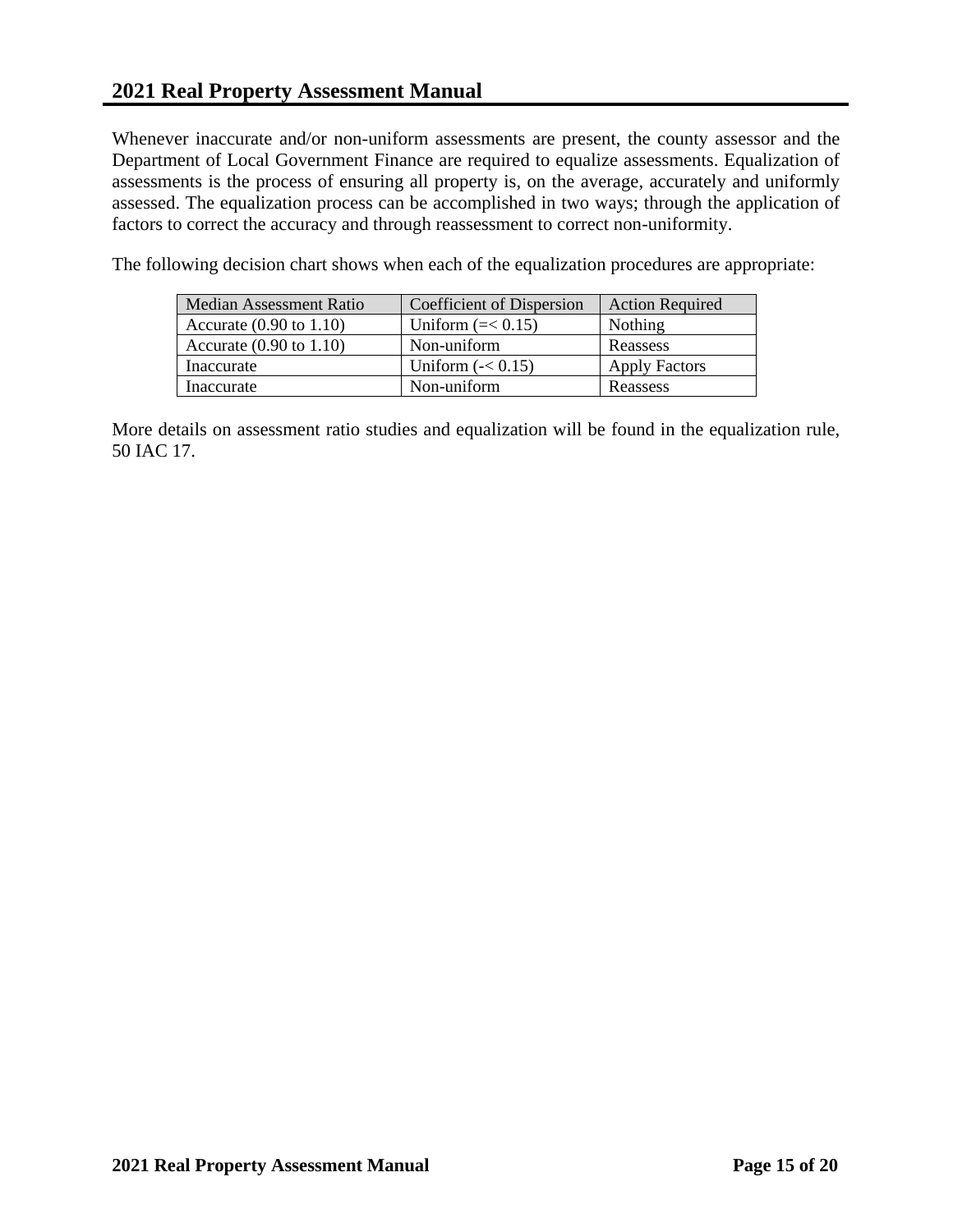|                | Lable A-1, I Toperty Class Coults                                                                                         |
|----------------|---------------------------------------------------------------------------------------------------------------------------|
| Code           | <b>Class of Property</b>                                                                                                  |
|                | Agricultural taxable land and improvements used primarily for agricultural purposes                                       |
| $\overline{2}$ | The legal description is being valued for severed mineral rights at a flat value of sixty<br>dollars (\$60) per acre      |
| 3              | Industrial taxable land and improvements used primarily for manufacturing, processing, or<br>refining foods and materials |
| 4              | Commercial taxable land and improvements used for general commercial and recreational<br>purposes                         |
| 5              | Residential taxable land and improvements used primarily for residential purposes                                         |
| 6              | Exempt property                                                                                                           |
| 8              | Taxable land and improvements owned by a public utility company                                                           |

# <span id="page-15-0"></span>**Appendix A – Property Class Codes [Table A-1. Property Class Codes](#page-0-0)**

### **Table A-2. Property Subclass Codes**

|                                 | Agricultural taxable land and improvements used primarily for agricultural purposes<br><b>Class Code 1</b>                 |                                                                                                                                                                                                                                                                                                                                                                   |                                                                                                                                          |  |  |  |
|---------------------------------|----------------------------------------------------------------------------------------------------------------------------|-------------------------------------------------------------------------------------------------------------------------------------------------------------------------------------------------------------------------------------------------------------------------------------------------------------------------------------------------------------------|------------------------------------------------------------------------------------------------------------------------------------------|--|--|--|
| <b>100</b><br>101<br>102<br>103 | Vacant land<br>Cash grain/general<br>farm<br>Livestock other than<br>dairy or poultry<br>Dairy farm<br><b>Class Code 2</b> | 104<br>Poultry farm<br>Hog farm<br><b>110</b><br>Fruit & nut farm<br>Beef farm<br>105<br><b>111</b><br>Timber<br>106<br>Vegetable farm<br>120<br>107<br>Tobacco farm<br>Agricultural land<br>141<br>with mobile home<br>108<br>Nursery<br>109<br>Greenhouses<br>The legal description is being valued for severed mineral rights at a flat value of sixty dollars | Agricultural land with<br>149<br>personal property<br>mobile home<br>198<br>Structure on leased<br>land<br>199<br>Other agricultural use |  |  |  |
|                                 | $(\$60)$ per acre                                                                                                          |                                                                                                                                                                                                                                                                                                                                                                   |                                                                                                                                          |  |  |  |
| 200                             | Severed mineral<br>rights                                                                                                  |                                                                                                                                                                                                                                                                                                                                                                   |                                                                                                                                          |  |  |  |
|                                 | <b>Class Code 3</b>                                                                                                        | Industrial taxable land and improvements used primarily for manufacturing, processing, or<br>refining foods and materials                                                                                                                                                                                                                                         |                                                                                                                                          |  |  |  |
| 300<br>309                      | Vacant land<br>Parcel classified as<br>vacant but is part of<br>the support land for<br>another parcel                     | 330<br>Medium<br>Research and<br>346<br>development facility<br>manufacturing and<br>assembly<br>Industrial warehouse<br>350<br>Light manufacturing<br><b>340</b><br>Industrial truck<br>360<br>and assembly<br>terminal                                                                                                                                          | 370<br>Small shops<br>380<br>Mine or quarries<br>385<br>Landfill<br>390<br>Grain elevators<br>398<br>Structure on leased                 |  |  |  |
| 310<br><b>320</b>               | Food and drink<br>processing facility<br>Foundries and heavy<br>manufacturing                                              | Industrial office<br>345                                                                                                                                                                                                                                                                                                                                          | land<br>399<br>Other industrial<br>structure                                                                                             |  |  |  |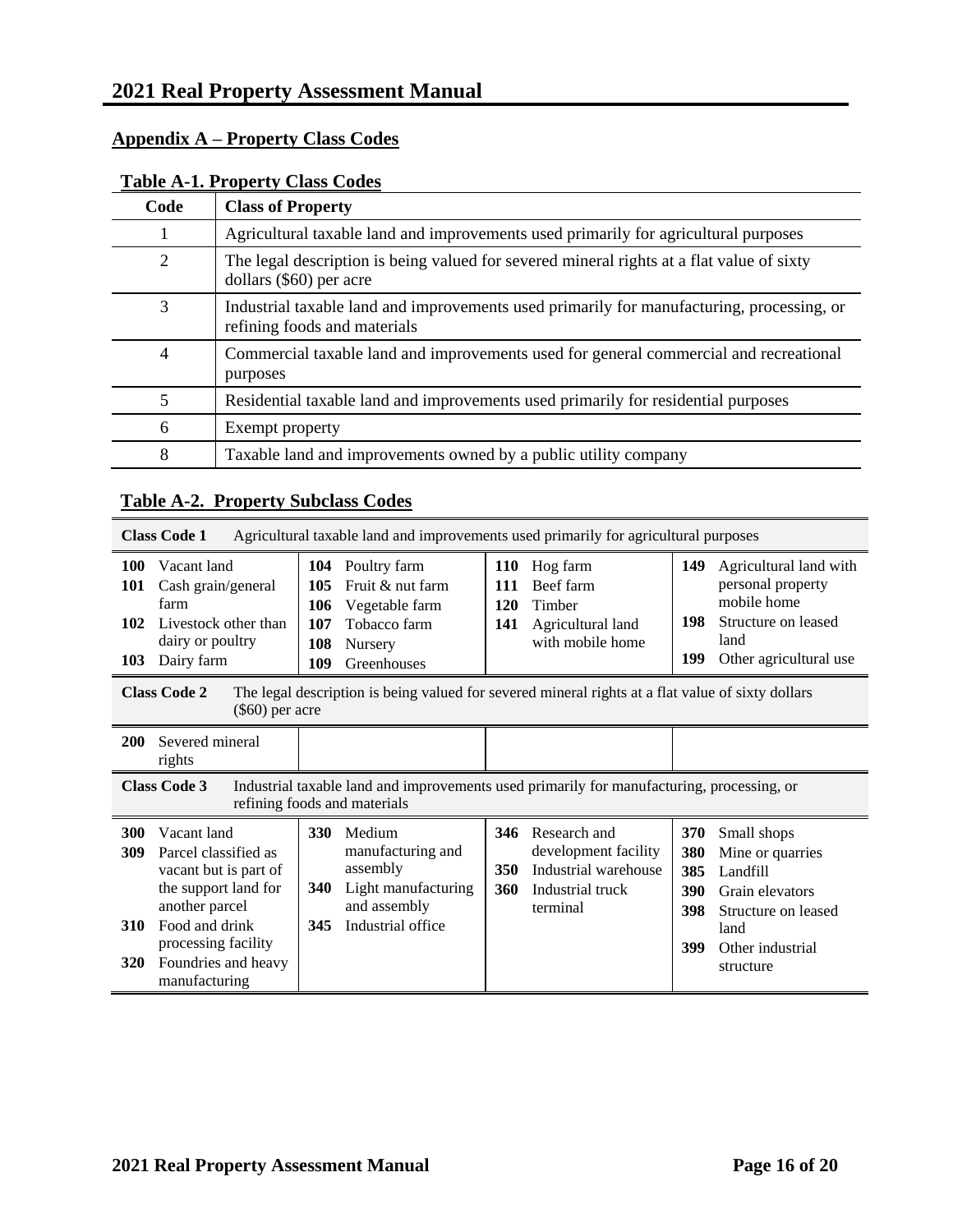|     | purposes                               |     |                                                                                   |     |                                           |     |                                           |
|-----|----------------------------------------|-----|-----------------------------------------------------------------------------------|-----|-------------------------------------------|-----|-------------------------------------------|
| 400 | Vacant land                            | 422 | Discount and junior                                                               |     | 443 Drive-up/walk-up                      | 460 | Theaters                                  |
| 401 | 4 to 19 family                         |     | department stores                                                                 |     | bank only                                 | 461 | Drive-in theaters                         |
|     | apartments                             | 424 | Full line department                                                              | 444 | Full service banks                        | 462 | Golf range or                             |
| 402 | 20 to 39 family                        |     | stores                                                                            | 445 | Savings and loans                         |     | miniature course                          |
|     | apartments                             | 425 | Neighborhood                                                                      | 447 | Office building (1 or                     | 463 | Golf course                               |
| 403 | 40 or more family                      |     | shopping center                                                                   |     | 2 story)                                  | 464 | Bowling alley                             |
|     | apartments                             |     | (Strip center)                                                                    | 448 | Office building (O/T                      | 465 | Lodge hall                                |
| 409 | Parcel classified as                   | 426 | Community                                                                         |     | 47 walk-up)                               | 466 | Amusement park                            |
|     | vacant but is part of                  |     | shopping center                                                                   | 449 | Office building (O/T                      | 467 | Health club                               |
|     | the support land for                   | 427 | Regional shopping                                                                 |     | 47 elevator)                              | 468 | Ice rink                                  |
|     | another structure                      |     | center                                                                            | 450 | Convenience market                        | 469 | Riverboat gaming                          |
| 410 | Motels or tourist                      | 428 | Convenience market                                                                |     | with gasoline sales                       |     | resort                                    |
|     | cabins                                 | 429 | Other retail                                                                      | 451 | Convenience market                        | 480 | Commercial                                |
| 411 | Hotels                                 |     | structures                                                                        |     | / franchise-type                          |     | warehouse                                 |
| 412 | Nursing homes and                      | 430 | Restaurant, café, or                                                              |     | restaurant with                           | 481 | Commercial                                |
|     | private hospitals                      |     | bar                                                                               |     | gasoline sales                            |     | mini-warehouse                            |
| 415 | Mobile home parks                      | 431 | Franchise-type                                                                    | 452 | Auto service station                      | 482 | Commercial truck                          |
| 416 | Commercial camp                        |     | restaurant                                                                        | 453 | Car washes                                |     | terminals                                 |
|     | grounds                                | 435 | Drive-in restaurant                                                               | 454 | Auto sales and                            | 490 | Marine service facility                   |
| 419 | Other commercial                       | 439 | Other food service                                                                |     | service                                   | 495 | Marina                                    |
|     | housing                                | 440 | Dry clean plant or                                                                | 455 | Commercial garage                         | 496 | Marina - small boats                      |
| 420 | Small detached retail                  |     | laundry                                                                           | 456 | Parking lot or                            | 498 | Structure on leased                       |
|     | of less than 10,000<br>square feet     | 441 | Funeral home                                                                      |     | structure                                 |     | land                                      |
| 421 | Supermarkets                           | 442 | Medical clinics or<br>offices                                                     |     |                                           | 499 | Other commercial                          |
|     |                                        |     |                                                                                   |     |                                           |     | structures                                |
|     | <b>Class Code 5</b>                    |     | Residential taxable land and improvements used primarily for residential purposes |     |                                           |     |                                           |
| 500 | Vacant platted lot                     | 510 | One family dwelling                                                               | 521 | Two family dwelling                       | 531 | Three family dwelling                     |
| 501 | Vacant unplatted                       |     | on a platted lot                                                                  |     | on unplatted land of                      |     | on unplatted land of                      |
|     | land of 0 to                           | 511 | One family dwelling                                                               |     | $0$ to 9.99 acres                         |     | $0$ to 9.99 acres                         |
|     | 9.99 acres                             |     | on unplatted land of                                                              | 522 | Two family dwelling                       | 532 | Three family dwelling                     |
| 502 | Vacant unplatted                       |     | $0$ to 9.99 acres                                                                 |     | on unplatted land of                      |     | on unplatted land of                      |
|     | land of 10 to                          | 512 | One family dwelling                                                               |     | 10 to 19.99 acres                         |     | 10 to 19.99 acres                         |
|     | 19.99 acres                            |     | on unplatted land of                                                              | 523 | Two family dwelling                       | 533 | Three family dwelling                     |
| 503 | Vacant unplatted                       |     | 10 to 19.99 acres                                                                 |     | on unplatted land of                      |     | on unplatted land of                      |
|     | land of 20 to                          | 513 | One family dwelling                                                               |     | 20 to 29.99 acres                         |     | 20 to 29.99 acres                         |
|     | 29.99 acres                            |     | on unplatted land of<br>20 to 29.99 acres                                         | 524 | Two family dwelling                       | 534 | Three family dwelling                     |
| 504 | Vacant unplatted                       |     |                                                                                   |     | on unplatted land of<br>30 to 39.99 acres |     | on unplatted land of<br>30 to 39.99 acres |
|     | land of 30 to<br>39.99 acres           | 514 | One family dwelling<br>on unplatted land of                                       |     | Two family dwelling                       | 535 | Three family dwelling                     |
| 505 |                                        |     | 30 to 39.99 acres                                                                 | 525 | on unplatted land of                      |     | on unplatted land of                      |
|     | Vacant unplatted<br>land of 40 or more | 515 | One family dwelling                                                               |     | 40 or more acres                          |     | 40 or more acres                          |
|     | acres                                  |     | on unplatted land of                                                              | 530 | Three family                              | 540 | Mobile or                                 |
| 509 | Parcel classified as                   |     | 40 or more acres                                                                  |     | dwelling on a platted                     |     | manufactured home                         |
|     | vacant but is part of                  | 520 | Two family dwelling                                                               |     | lot                                       |     | on a platted lot                          |
|     | the support land for                   |     | on a platted lot                                                                  |     |                                           |     |                                           |
|     | another parcel                         |     |                                                                                   |     |                                           |     |                                           |

**Class Code 4** Commercial taxable land and improvements used for general commercial and recreational

*Continued on next page.*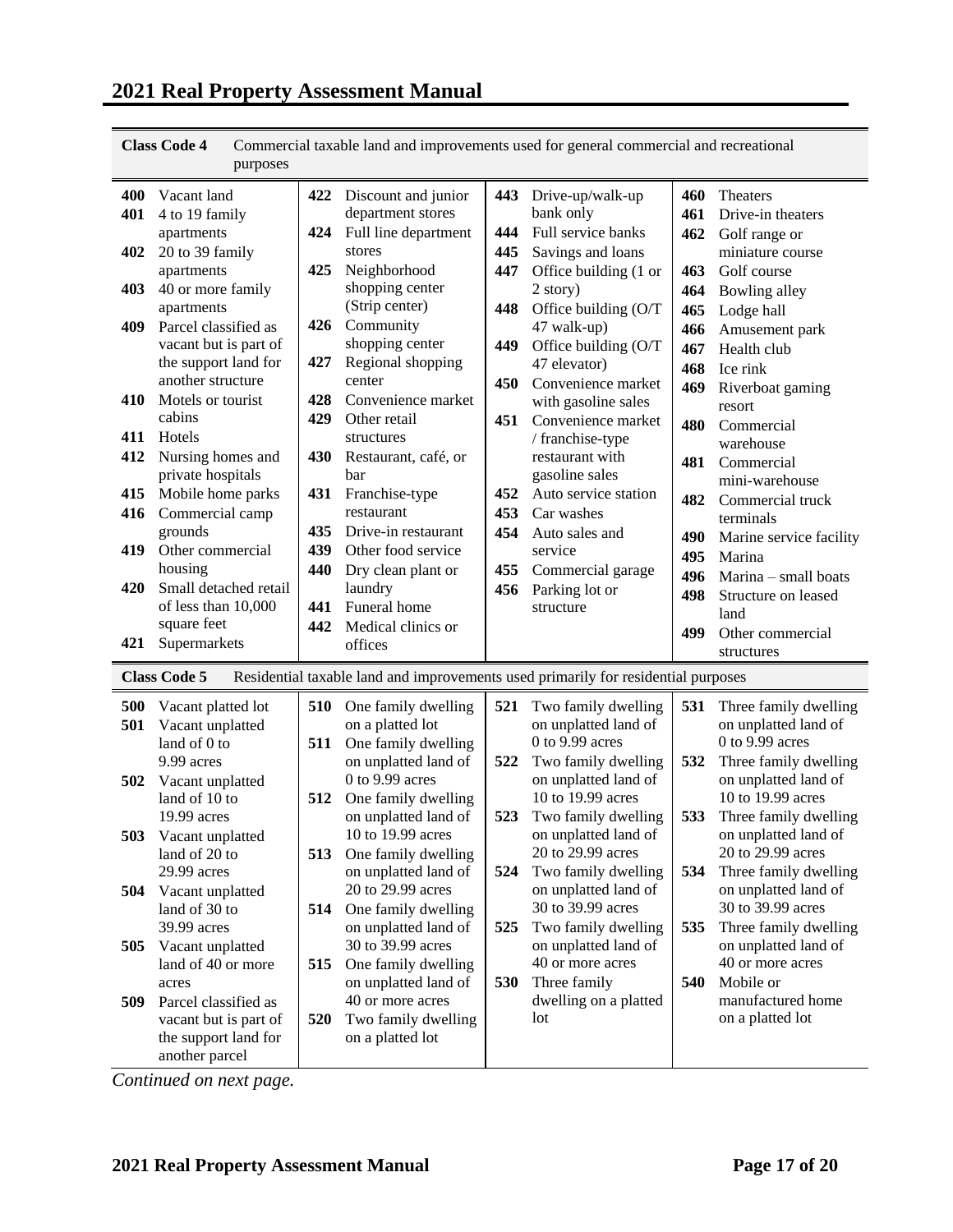|                          | <b>Class Code 5</b><br>continued                                                                                                                                                                                                                                                                                         |                                 |                                                                                                                                                                                                                                                                                                                        |                                        |                                                                                                                                                                                                                                                                                                                |                   |                                                                                                                                                                                         |
|--------------------------|--------------------------------------------------------------------------------------------------------------------------------------------------------------------------------------------------------------------------------------------------------------------------------------------------------------------------|---------------------------------|------------------------------------------------------------------------------------------------------------------------------------------------------------------------------------------------------------------------------------------------------------------------------------------------------------------------|----------------------------------------|----------------------------------------------------------------------------------------------------------------------------------------------------------------------------------------------------------------------------------------------------------------------------------------------------------------|-------------------|-----------------------------------------------------------------------------------------------------------------------------------------------------------------------------------------|
| 541<br>542<br>543<br>544 | Mobile or<br>manufactured home<br>on unplatted land of<br>$0$ to 9.99 acres<br>Mobile or<br>manufactured home<br>on unplatted land of<br>10 to 19.99 acres<br>Mobile or<br>manufactured home<br>on unplatted land of<br>20 to 29.99 acres<br>Mobile or<br>manufactured home<br>on unplatted land of<br>30 to 39.99 acres | 545<br>550<br>551<br>552<br>553 | Mobile or<br>manufactured home<br>on unplatted land of<br>40 or more acres<br>Condominium unit<br>on a platted lot<br>Condominium unit<br>on an unplatted land<br>of 0 to 9.99 acres<br>Condominium unit<br>on unplatted land of<br>20 to 29.99 acres<br>Condominium unit<br>on unplatted land of<br>20 to 29.99 acres | 554<br>555<br>556<br>557<br>558<br>590 | Condominium unit<br>on unplatted land of<br>30 to 39.99 acres<br>Condominium unit<br>on unplatted land of<br>40 or more acres<br>Condominium<br>dwelling (row type)<br>Condominium<br>common areas<br>Condominium<br>master card<br>Personal property<br>mobile or<br>manufactured home<br>on platted property | 591<br>598<br>599 | Personal property<br>mobile or<br>manufactured home<br>on unplatted land<br>Structure on leased<br>land<br>Other residential<br>structures                                              |
|                          | <b>Class Code 6</b><br>Exempt property                                                                                                                                                                                                                                                                                   |                                 |                                                                                                                                                                                                                                                                                                                        |                                        |                                                                                                                                                                                                                                                                                                                |                   |                                                                                                                                                                                         |
| 600<br>610               | Exempt property<br>owned by the United<br><b>States of America</b><br>Exempt property<br>owned by the State<br>of Indiana                                                                                                                                                                                                | 640<br>645                      | Exempt property<br>owned by a<br>municipality<br>Exempt property<br>owned by a<br>municipal housing                                                                                                                                                                                                                    | 665<br>669                             | Exempt property<br>owned by a public<br>library<br>Other exempt<br>property owned by a<br>governmental unit                                                                                                                                                                                                    | 686<br>690        | Church, chapel,<br>mosque, synagogue,<br>tabernacle, or<br>temple that is<br>granted an<br>exemption                                                                                    |
| 620<br>621<br>622<br>630 | Exempt property<br>owned by a county<br>Exempt property<br>certified for<br>treasurer's sale<br>Exempt property<br>held for resale<br>Exempt property<br>owned by a<br>township                                                                                                                                          | 650<br>660<br>661<br>662        | authority<br>Exempt property<br>owned by a board of<br>education<br>Exempt property<br>owned by a park<br>district<br>Exempt property<br>owned by a<br>conservancy district<br>Exempt property<br>owned by a sanitary                                                                                                  | 670<br>680<br>685                      | Exempt property<br>owned by a private<br>academy or college<br>Exempt property<br>owned by a<br>charitable<br>organization that is<br>granted an<br>exemption<br>Exempt property<br>owned by a religious<br>organization that is                                                                               | 699               | Exempt property<br>owned by a<br>cemetery<br>organization that is<br>granted an<br>exemption<br>Other exempt<br>property owned by<br>an organization that<br>is granted an<br>exemption |
|                          |                                                                                                                                                                                                                                                                                                                          |                                 | district                                                                                                                                                                                                                                                                                                               |                                        | granted an<br>exemption                                                                                                                                                                                                                                                                                        |                   |                                                                                                                                                                                         |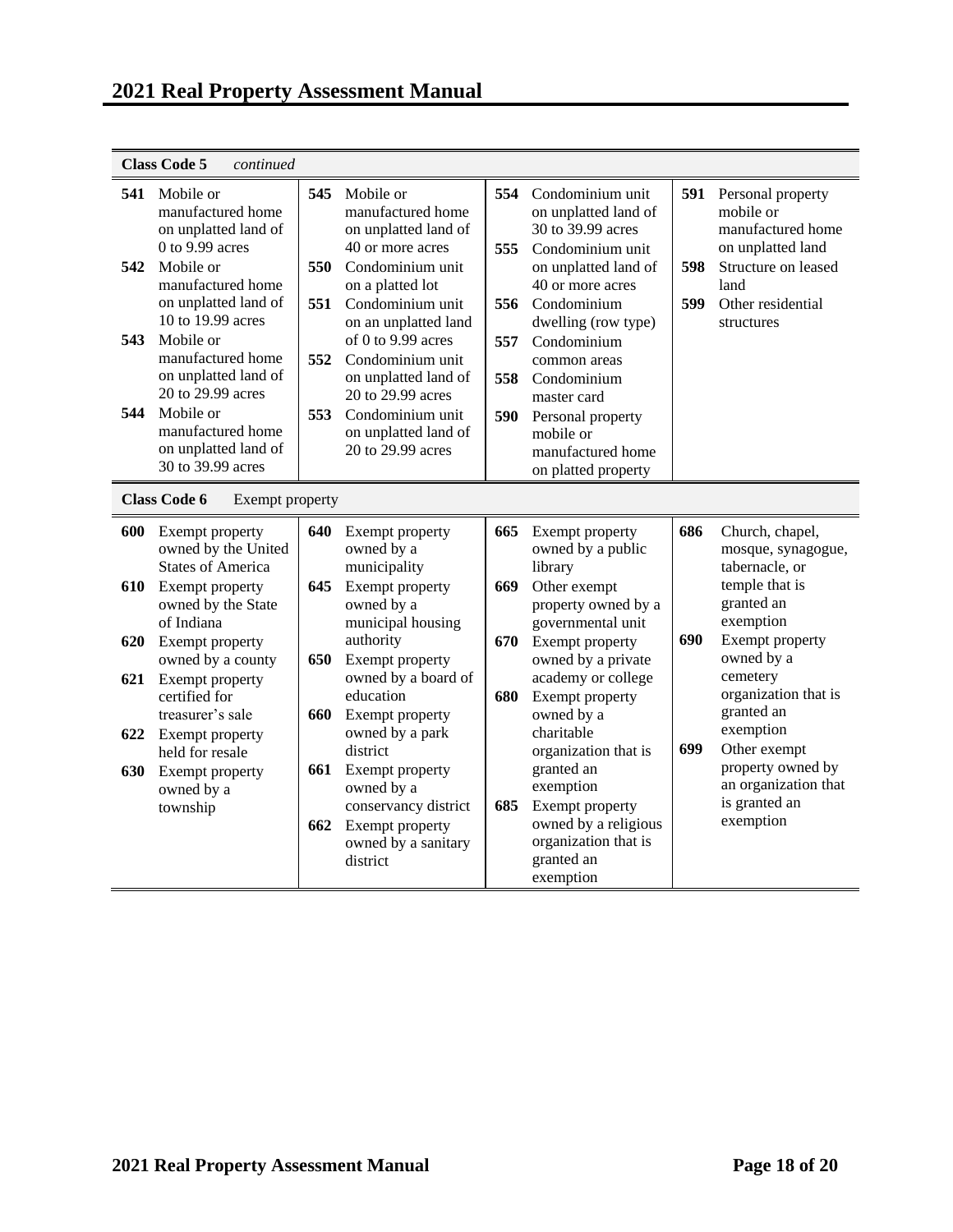| <b>Class Code 8</b><br>Taxable land and improvements owned by a public utility company |                                                                                                                                           |            |                                                                                                                                       |     |                                                                                                                    |     |                                                                                                                                                           |  |  |  |
|----------------------------------------------------------------------------------------|-------------------------------------------------------------------------------------------------------------------------------------------|------------|---------------------------------------------------------------------------------------------------------------------------------------|-----|--------------------------------------------------------------------------------------------------------------------|-----|-----------------------------------------------------------------------------------------------------------------------------------------------------------|--|--|--|
| 800<br>805                                                                             | Locally assessed<br>vacant utility land<br>Locally assessed<br>vacant utility land-                                                       | 825        | Locally assessed<br>property owned by a<br>light, heat, or power<br>company-industrial                                                |     | 845 Locally assessed<br>property owned by a<br>railroad company-<br>industrial                                     | 861 | State assessed<br>property owned by a<br>telephone, telegraph,<br>or cable company                                                                        |  |  |  |
| 810                                                                                    | industrial<br>Locally assessed<br>property owned by a<br>bus company                                                                      | 830<br>831 | Locally assessed<br>property owned by a<br>pipeline company<br>State assessed                                                         | 850 | Locally assessed<br>property owned by a<br>sewage company -<br>commercial                                          |     | that constitutes a<br>part of any right-of-<br>way of the<br>distribution system                                                                          |  |  |  |
| 811                                                                                    | State assessed<br>property owned by a<br>bus company                                                                                      |            | property owned by a<br>pipeline company<br>that constitutes a                                                                         | 851 | State assessed<br>property owned by a<br>sewage company                                                            | 865 | Locally assessed<br>property owned by a<br>telephone, telegraph,<br>or cable company -                                                                    |  |  |  |
| 815                                                                                    | Locally assessed<br>property owned by a<br>bus company-<br>industrial                                                                     | 835        | part of any right-of-<br>way of the<br>distribution system<br>Locally assessed                                                        |     | that constitutes a<br>part of any right-of-<br>way of the collection<br>system                                     | 870 | industrial<br>Locally assessed<br>property owned by a                                                                                                     |  |  |  |
| 820                                                                                    | Locally assessed<br>property owned by a<br>light, heat, or power                                                                          |            | property owned by a<br>pipeline company-<br>industrial                                                                                | 855 | Locally assessed<br>property owned by a<br>sewage company -                                                        |     | water distribution<br>company -<br>commercial                                                                                                             |  |  |  |
| 821                                                                                    | company<br>State assessed<br>property owned by a<br>light, heat, or power<br>company that<br>constitutes a part of<br>any right-of-way of | 840<br>841 | Locally assessed<br>property owned by a<br>railroad company<br>State assessed<br>operating property<br>owned by a railroad<br>company | 860 | industrial<br>Locally assessed<br>property owned by a<br>telephone, telegraph,<br>or cable company -<br>commercial | 871 | State assessed<br>property owned by a<br>water distribution<br>company that<br>constitutes a part of<br>any right-of-way of<br>the distribution<br>system |  |  |  |
|                                                                                        | the light, heat, or<br>power company                                                                                                      |            |                                                                                                                                       |     |                                                                                                                    | 875 | Locally assessed<br>property owned by a<br>water distribution<br>company - industrial                                                                     |  |  |  |

**Class Code 8** Taxable land and improvements owned by a public utility company

**Note**: Under class code 8, subclass codes 21, 31, 41, 51, 61, and 71 have a zero value at the local level.